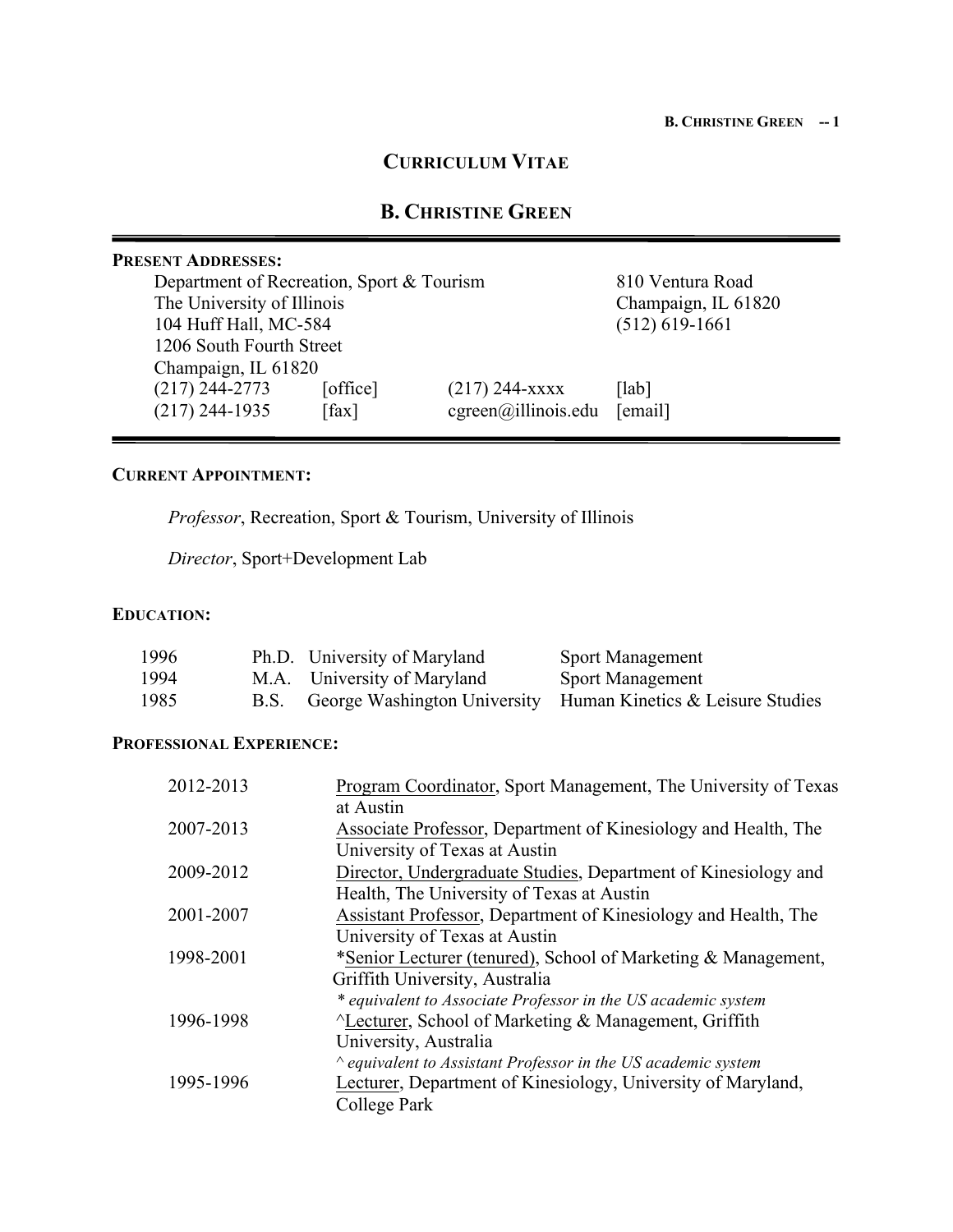# 1990-1995 Graduate Teaching Assistant, Department of Kinesiology, University of Maryland, College Park

# **RESEARCH FOCUS**

*My research focuses on sport development. At a conceptual level, sport development is concerned with the ways in which sport programs grow, interact, and are resourced. The study of sport development examines the growth and management of sport at individual, group, community, organizational, and societal levels. The intellectual aim of this work is to elaborate a model that identifies factors that facilitate or inhibit the development of sport at each level, and that describes the separate, cumulative, and interactive effects of those factors within and across*  levels. The practical outcome of such work is enhanced effectiveness in the governance, *administration, marketing, and policymaking for sport programs and sport systems.* 

## **PUBLICATIONS: BOOKS**

Westerbeek, H., Smith, A., Turner, P., Emery, P, **Green, B.C**., & Van Leeuwen, L. (2006). *Managing sport facilities and major events* (278 pages), Sydney, NSW: Allen & Unwin.

## **PUBLICATIONS: BOOK CHAPTERS (PEER REVIEWED)**

**Green, B.C**., & Chalip, L. (2004). Pathways to volunteer satisfaction: Lessons from the Sydney Olympic Games. In R. Stebbins & M. Graham (Eds.), *Volunteering as leisure/leisure as volunteering: An international assessment* (pp. 49-67). Wallingford, UK: CABI International.

# **PUBLICATIONS: BOOK CHAPTERS (INVITED) (†GRAD STUDENT OR POST-DOC WITH ME AT THE TIME THE WORK WAS COMPLETED)**

- Green, B.C., & Chalip, L. (2013). Sport management. In S. Brown (Ed.), *Fundamentals of Kinesiology* ( $2<sup>nd</sup>$  ed., pp. 286-302), Dubuque, IA: Kendall Hunt.
- **Green, B.C.**, Chalip, L., & Bowers, M.T. (2013). Laissez-faire sport governance in the United States. In I. O'Boyle & T. Bradbury (Eds.), *Sport governance: An international case study perspective* (pp. 20-36)*.* Oxford: Routledge.
- Chalip, L., **†**Lin, Y., **Green, B.C**., & Dixon, M.A. (2013). The essential role that sense of community plays in consumption of a shared service: Lessons from youth sport. In J. Sundbo & F. Sørensen (Eds.), *Handbook on the experience economy* (pp. 325-338)*.* Cheltenham, UK: Edward Elgar.
- **Green, B.C.** & Bowers, M.T. (2012). Understanding sport consumer behavior. In B. Parkhouse, B. Turner, & K. Miloch (Eds.), *Sport Marketing* (pp. 55-82). Dubuque, IA: Kendall Hunt.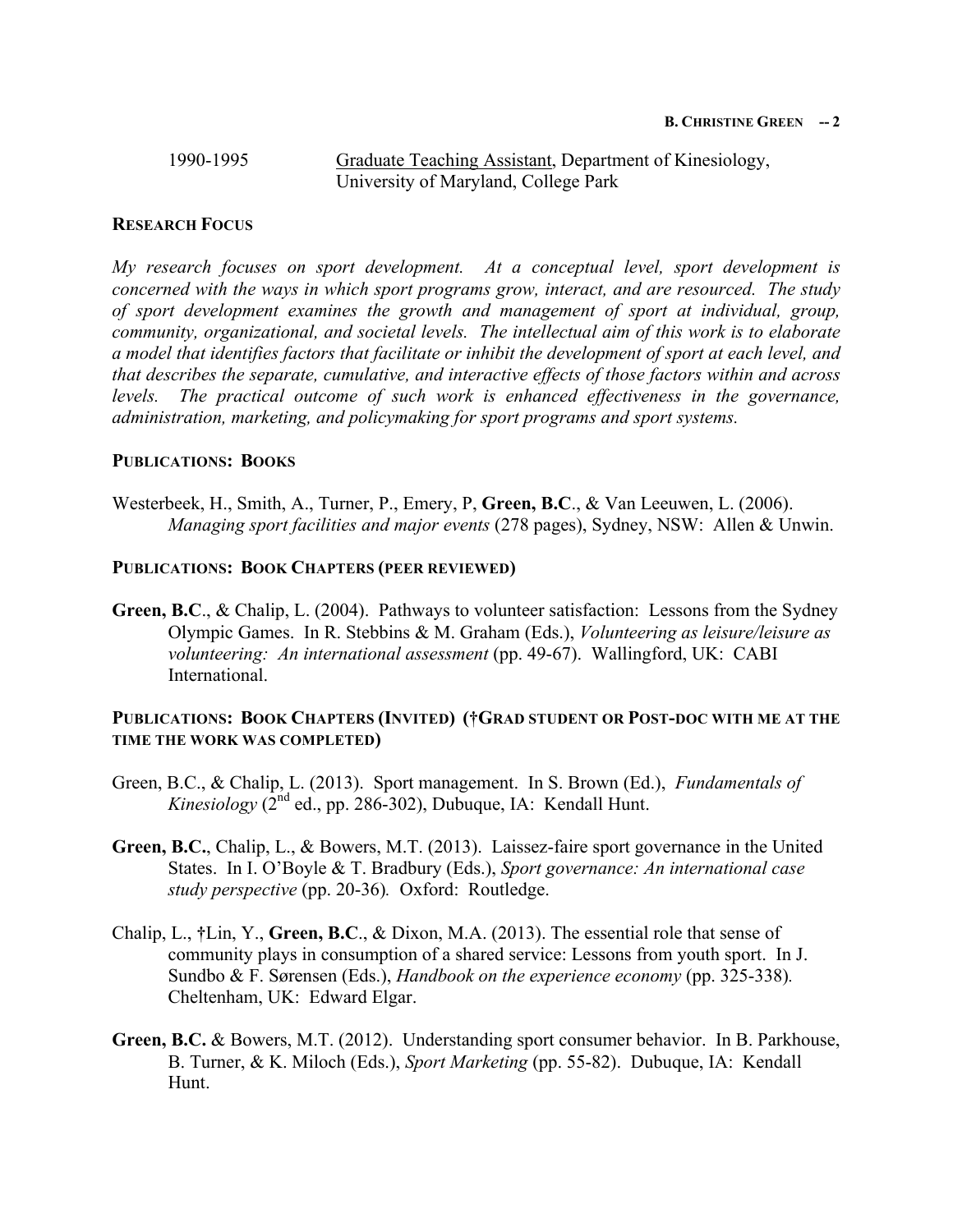- **†**Bowers, M., Chalip, L., & **Green, B.C.** (2011). Beyond the façade: Youth sport development in the United States and the illusion of synergy. In B. Houlihan & M. Green (Eds.), *Routledge Handbook of Sports Development* (pp. 173-183). London: Routledge.
- **†**Bowers, M., Chalip, L., & **Green, B.C.** (2010). United States of America. In M. Nicholson, R. Hoye, & B. Houlihan (Eds.), *Participation in sport: International policy perspectives* (pp. 254-267). London: Routledge.
- **Green, B.C**., & Costa, C. (2010). Consumer behavior in sport. In P. Pederson, J. Parks, L. Thibault, & J. Quarterman (Eds.), *Contemporary sport management* (5<sup>th</sup> ed., pp. 332-349). Champaign, IL: Human Kinetics.
- **Green, B.C.**, & Chalip, L. (2010). Sport volunteerism. In M. Hopwood, J. Skinner, & P. Kitchin (Eds.), *Sports public relations and communications* (pp. 105-122)*.* Oxford, UK: Butterworth-Heinneman.
- **Green, B.C.** (2008). Sport as an agent for social and personal change. In V. Girginov (Ed.), *Management of Sport Development* (pp. 129-146). Oxford, UK: Elsevier.
- **†**Sparvero, E., Chalip, L., & **Green, B.C**. (2008). Laissez faire sport development: Building elite athletes in the United States. In B. Houlihan & M. Green (Eds.), *Comparative Elite Sport Development* (pp. 242-270). Oxford, UK: Butterworth-Heinemann.
- **Green, B.C**., & Costa, C. (2006). Consumer behavior in sport. In J. Parks, L. Thibault, & J. Quarterman (Eds.), *Contemporary sport management* (4<sup>th</sup> ed., pp.). Champaign, IL: Human Kinetics.
- Jones, I., & **Green, B.C**. (2006). Serious leisure and subculture. In H. Gibson (Ed.) *Sport tourism: Concepts and theories* (pp. 32-49). London: Routledge.
- **Green, B.C.** (2005). Flag football. In D. Levinson & K. Christensen (Eds.) *Berkshire Encyclopedia of World Sports* (pp. ). Great Barrington, MA: Berkshire.
- **Green, B.C**. (2003). Psychology of sport consumer behavior. In J. Parks, B.R.K. Zanger, & J. Quarterman (Eds.), *Contemporary sport management* (3rd ed., pp. 127-146). Champaign, IL: Human Kinetics.
- **Green, B.C**. (2001). Action research in youth soccer: Assessing the acceptability of an alternative program. In A. Yiannakis & M. Melnick (Eds.), *Contemporary issues in sociology of sport* (pp. 79-90). Champaign, IL: Human Kinetics.
- **Green, B.C.** (2001).Event management: Lessons for design and implementation. In D. Kluka & G. Schilling (Eds.), *Perspectives 3 – The business of sport* (pp. 91-103). Oxford, UK: Meyer and Meyer.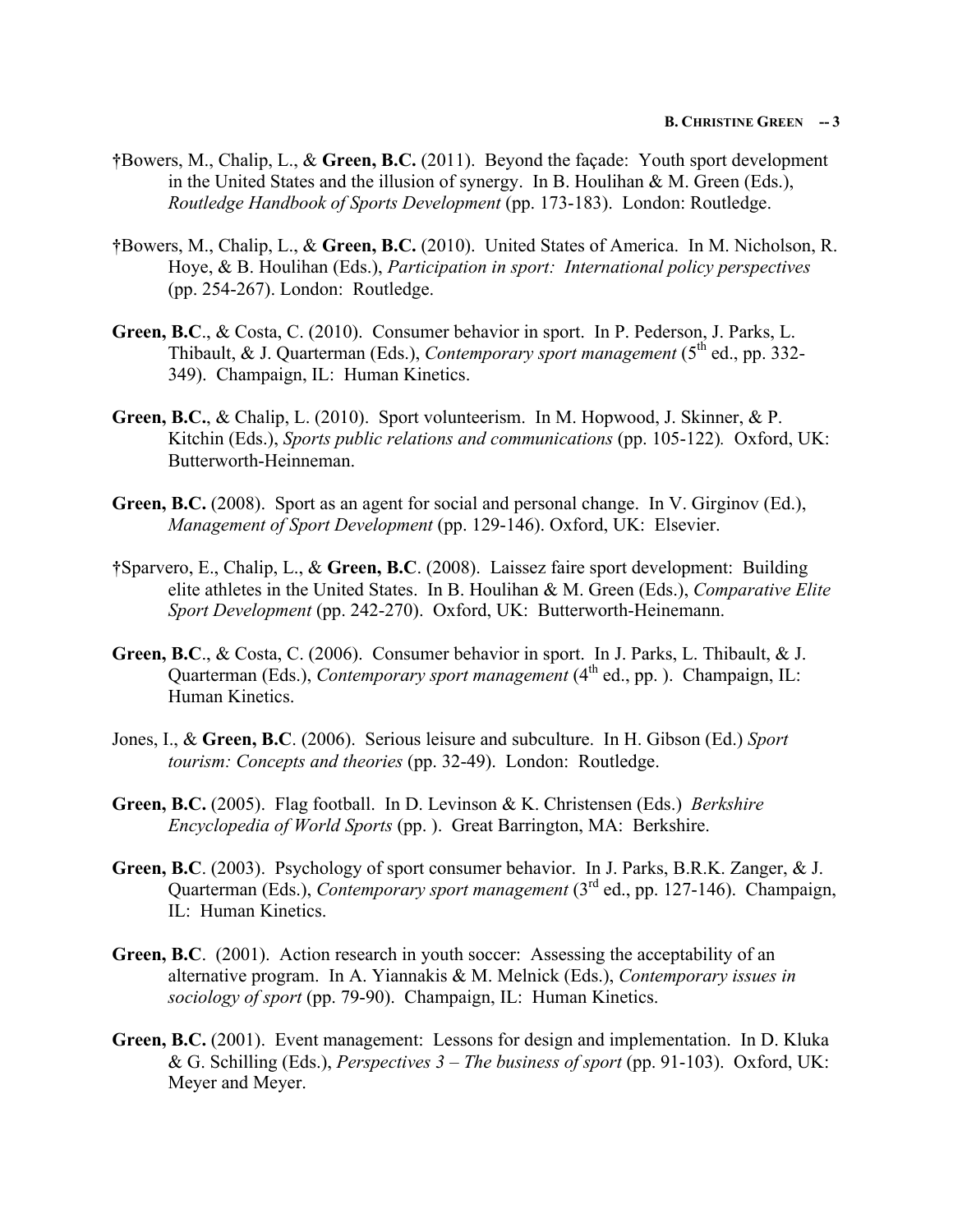**Green, B.C**. (2001). Flag football. In K. Christensen, A. Guttmann, & G. Pfister (Eds.), *International encyclopedia of women and sport* (pp. 426-428). New York: Macmillan Reference.

## **PUBLICATIONS: PEER REVIEWED JOURNAL ARTICLES (†GRAD STUDENT OR POST-DOC WITH ME AT THE TIME THE WORK WAS COMPLETED)**

- **Green, B.C**., Fairley, S., & **†**Walsh, D. (submitted for publication). Worlds apart: Volunteers' perceptions of the roles of volunteers and staff. *European Journal of Sport Management.*
- **†**Bowers, M.T., **†**Giraldo, J.S., **†**Kessler, S.A., **†**Ozyurtcu, T. & **Green, B.C**. (submitted for publication). Sport *as* leisure, sport *or* leisure: Understanding adult sport participation in the Netherlands and the United States. *Leisure Sciences.*
- **†**Lin, Y.C., Chalip, L., & **Green, B.C**. (in revision). Understanding the Role of Community in Community Sport, *Leisure Sciences.*
- **†**Seo, W.J., **Green, B.C.**, & Sung, Y. (in revision). Framing visual and verbal communication to target sport product markets across cultures. *Journal of Sport Management.*
- Fairley, S., Chalip, L., & Green, B.C. (in 2<sup>nd</sup> review). The effects of commitment and identification on consumption, *European Sport Management Quarterly.*
- Xing, X., Chalip, L. C., & **Green, B.C.** (accepted for publication). Marketing a social experience: How celebration of subculture leads to social spending during a sport event. *Sport Marketing Quarterly.*
- **†**Bowers, M., **Green, B.C.**, & Chalip, L. (in press). Examining the effects of youth sport settings on the development of creativity, *Creativity Research Journal.*
- Taks, M., Misener, L., **Green, B.C.,** & Chalip, L. (2014). Evaluating sport development outcomes: The case of a medium-sized international sport event. *European Sport Management Quarterly.* http://dx.doi.org/10.1080/16184742.2014.882370
- **†**Bowers, M.T., **Green, B.C.**, & Siefried, C. (2014). "Let the marketplace be the judge": NASSM founders reflect on the origins and trajectory of sport management. *Journal of Sport Management.*
- Taks, M., Misener, L., Chalip, L, & **Green, B.C.** (2013). Leveraging sport events for participation. *Canadian Journal for Social Research, 3*(1), 12-23*.*
- **†**Bowers, M., & **Green, B.C.** (2013). Reconstructing the community-based youth sport experience: How children derive meaning from unstructured and organized settings. *Journal of Sport Management,27*, 422-438*.*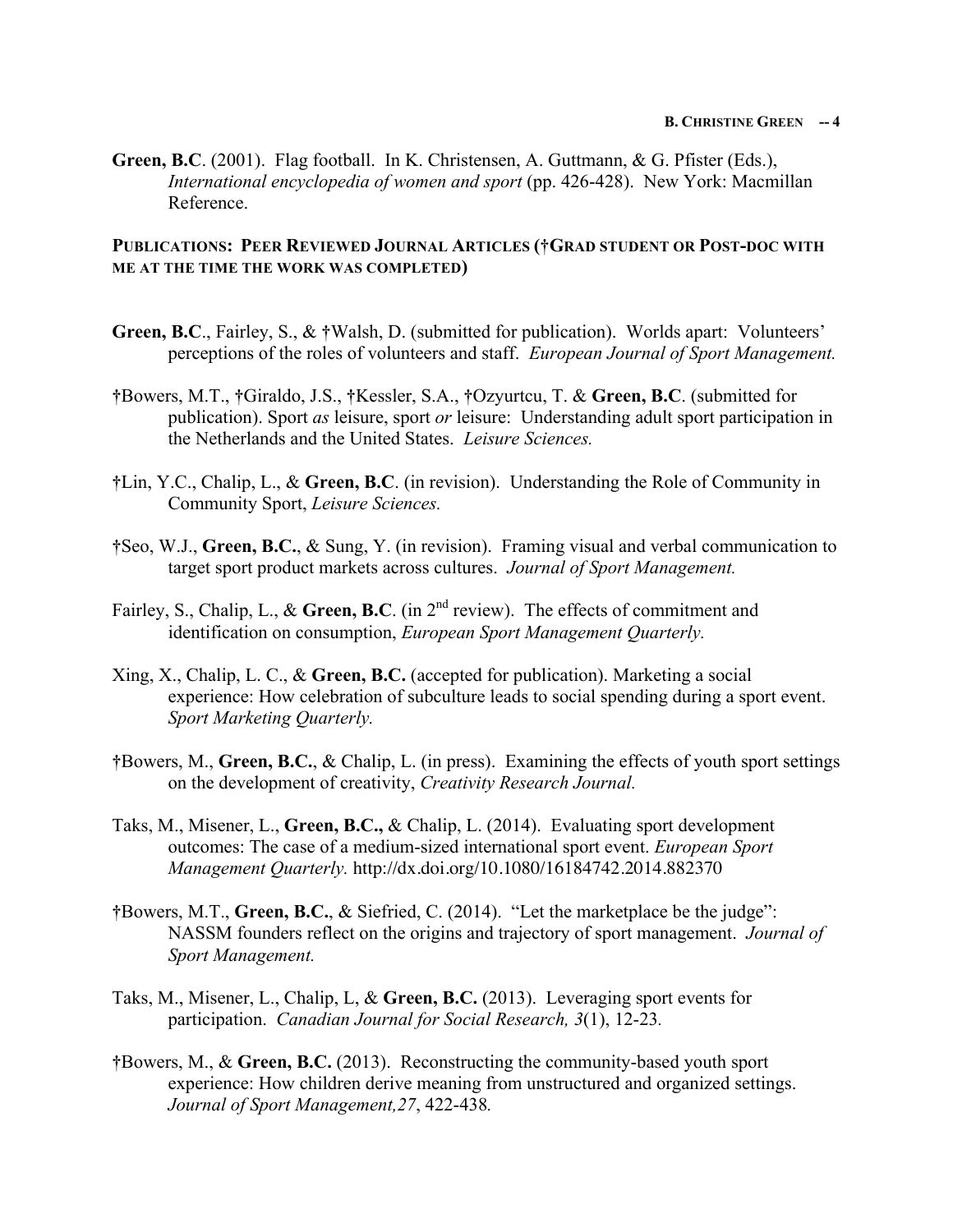- Fairley, S., Lim, Y., **Green, B.C.,** & Kim, M.L. (2013). Considering cultural influences in volunteer satisfaction and commitment. *Event Management, 17*(4), 337-348*.*
- **†**Lee, S., **†**Seo, W.J., & **Green, B.C**. (2013). Understanding why people play fantasy sport: Development of the Fantasy Sport Motivation Inventory (FanSMI). *European Sport Management Quarterly, 13*, 166-199*.*
- **†**Newland, B.L., Dixon, M.A., & **Green, B.C.** (2013). Engaging children through sport: Examining the disconnect between program vision and implementation. *Journal of Physical Activity & Health, 10*, 805-812.
- **†**Olushola, J., Jones, D.F., Dixon, M.A., & **Green, B.C**. (2013). More than basketball: Determining the sport components that lead to long-term benefits for African-American girls. *Sport Management Review, 16*(2), 211-225.
- Taks, M., **Green, B.C**., Chalip, L., Kesenne, S., & Martyn, S. (2013). Visitor composition and event-related spending. *International Journal of Culture, Tourism and Hospitality Research, 7*(2), 132-147.
- **†**Lee, S., **†**Lee, H.J., **†**Seo, W.J., & **Green, B.C**. (2012). A new approach to stadium experience: The dynamics of sensoryscape, social interaction, and sense of home. *Journal of Sport Management*, *26*, 490-505*.*
- Hill, B., & **Green, B.C.** (2012). Repeat participation as a function of program attractiveness, socializing opportunities, loyalty and the sportscape across three sport facility contexts. *Sport Management Review, 15*(4) 485-499*.*
- **Green, B.C.**, Murray, N.P., & **†**Warner, S. (2011). Understanding website useability: An eyetracking study of the Vancouver 2010 Olympic Games website. *International Journal of Sport Management and Marketing, 10*, 257 - 271*.*
- Taks, M., Chalip, L., **Green, B.C**., Kesenne, S., & Martyn, S. (2011). Economic impact analysis versus cost benefit analysis: The case of a medium-sized sport event. *International Journal of Sport Finance, 6*(3), 187-203.
- **†**Warner, S., **†**Newland, B.L., & **Green, B.C.** (2011). Beyond motivation: Reconsidering volunteer management tools. *Journal of Sport Management, 25,* 391-407*.*
- **†**Seo, W. J., **†**Lee, S., **†**Chung, K-S., & **Green, B.C.** (2010). Korean immigrants' sport media use and acculturation in the U.S.. *Korean Society for the Sociology of Sport*, *23*(3), 99- 129.
- **Green, B.C., †**Lim, S., **†**Seo, W.J., & Sung,Y. (2010). Effects of cultural exposure through preevent media. *Journal of Sport & Tourism, 15*(1), 87-100.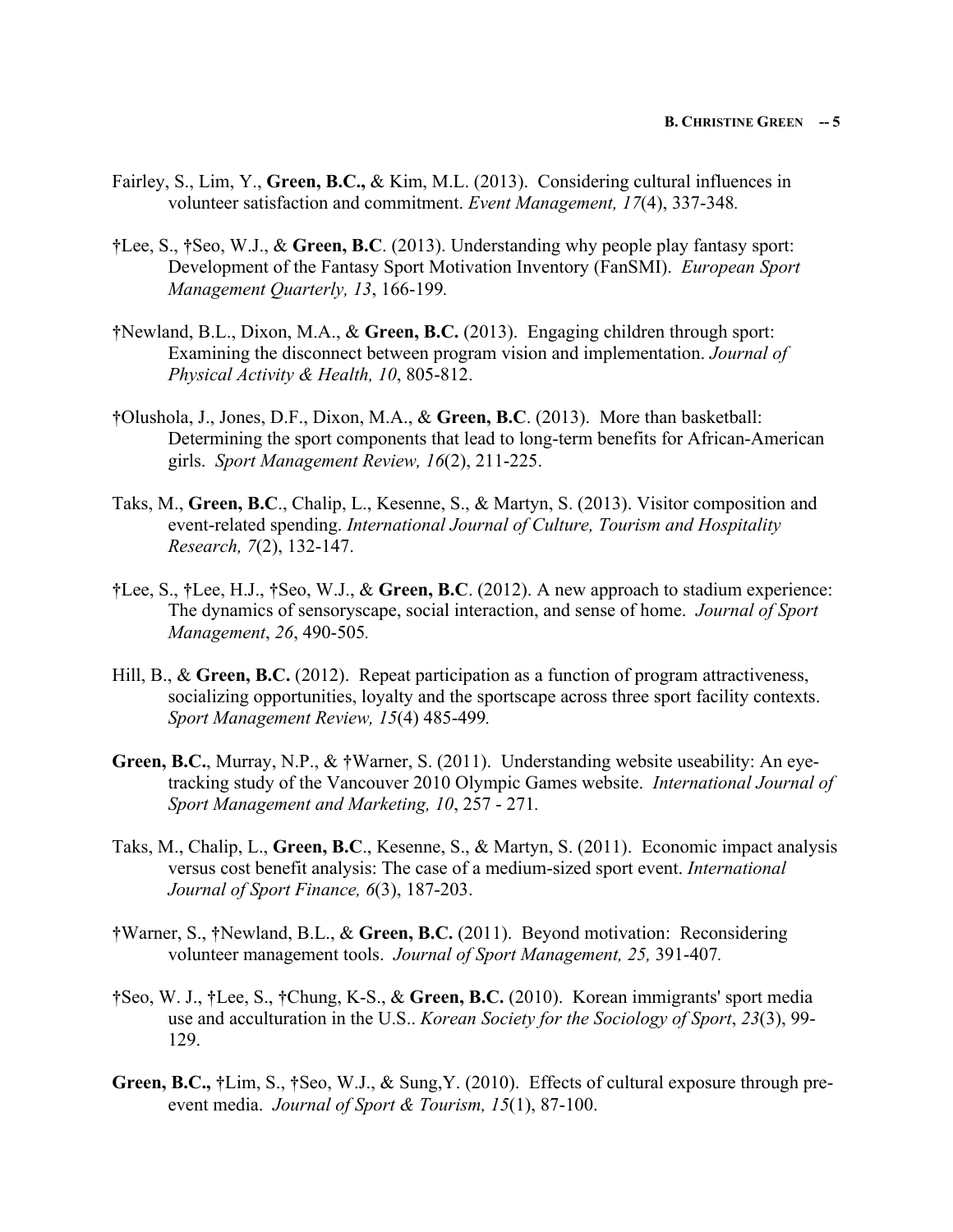- Taks, M., Chalip, L., **Green, B.C.,** Kesenne, S., & Martyn, S. (2009). Factors affecting repeat visitation and flow-on as sources of event strategy sustainability. *Journal of Sport & Tourism, 14*(2), 121-142.
- Snelgrove, R., Taks, M., Chalip, L., **Green, B.C.** (2008). How visitors and locals at a sport event differ in motives and identity. *Journal of Sport & Tourism, 13*(3), 165-180*.*
- Hill, B., & Green, B.C. (2008). Give the bench the boot! Using manning theory to design youth-sport programs. *Journal of Sport Management*, *22*, 184-204.
- **†**Seo, W.J., & **Green, B.C.** (2008). Development and validation of the Motivation Scale for Sport Online Consumption (MSSOC), *Journal of Sport Management, 21,* 82-109.
- **†**Seo, W.J., **Green, B.C.**, Ko, Y.J., **†**Schenewark, J., & **†**Lee, S. (2007). The effect of web cohesion, web commitment, and attitude toward the website on intentions to use NFL teams' websites. *Sport Management Review, 10*, 231-252.
- Fairley, S.F., Kellett, P., & **Green, B.C.** (2007). Volunteering abroad: Motives for travel to volunteer at the Athens Olympic Games. *Journal of Sport Management, 21*, 41-57.
- Costa, C.A., Chalip, L., **Green, B.C**., & Simes, C. (2006). Reconsidering the role of training in event volunteers' satisfaction. *Sport Management Review, 9*, 165-182.
- **Green, B.C**., Costa, C.A, & Fitzgerald, M.P. (2006). Marketing the host city: Analyzing exposure generated by a sport event. Strategy and Sponsorship Review, www.strategyandsponsorship.org/html/ldetalle.php?sec=4&id=17.
- **Green, B.C.** (2005). Building sport programs to optimize athlete recruitment, retention, & transition: Toward a normative theory of sport development. *Journal of Sport Management, 19*, 233-253.
- **Green, B.C.**, & Jones, I. (2005). Serious leisure, social identity, and subculture in sport tourism. *Culture, Sport, Society, 8*(2), 164-181.
- Chalip, L., **Green, B.C**., & Hill, B. (2003). Effects of sport event media on destination image and intention to visit. *Journal of Sport Management, 17*, 214-234.
- **Green, B.C**., Costa, C.A, & Fitzgerald, M.P. (2003). Marketing the host city: Analyzing exposure generated by a sport event. *International Journal of Sports Marketing & Sponsorship, 4*, 335-353.
- **Green, B.C**., & Muller, T. (2002). Positioning a youth sports camp: A brand mapping exercise. *Sport Management Review, 5*, 179-199.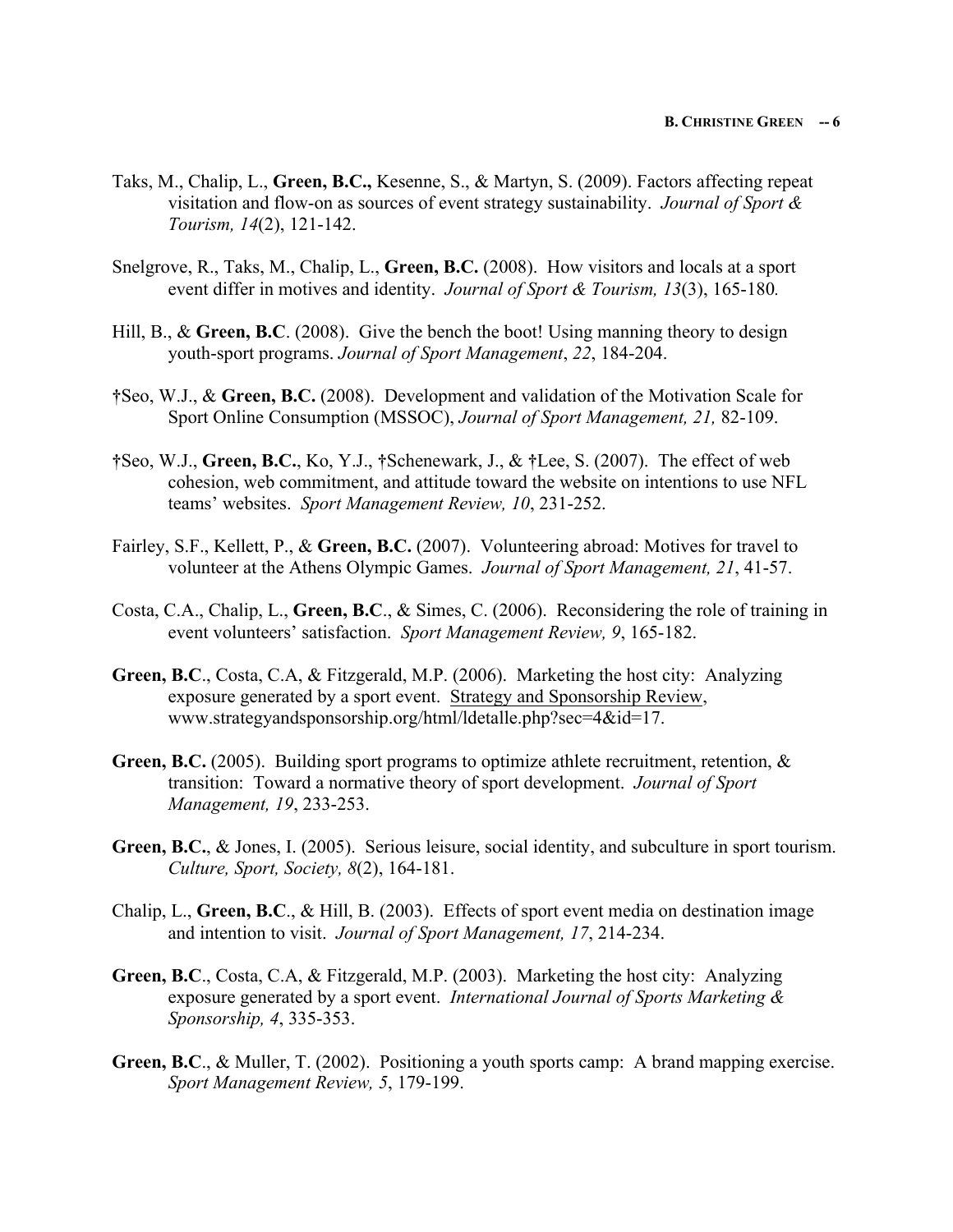- **Green, B.C**. (2001). Leveraging subculture and identity to promote sport events. *Sport Management Review, 4*, 1-20.
- Hill, B., & **Green, B.C.** (2000). Repeat attendance as a function of involvement, loyalty, and the sportscape across three football contexts. *Sport Management Review, 3*, 145-162.
- Cleaver, M., **Green, B.C**., & Muller, T.E. (2000). Using consumer behavior research to understand the baby boomer tourist. *Journal of Hospitality and Tourism Research, 24*, 274-287.
- **Green, B.C.,** & Gordon, D. (2000). Marketing to multiple constituencies: Repositioning AUSnorth. *Sport Management Review, 3*, 93-118.
- Chalip, L., **Green, B.C**., & Vander Velden, L. (2000). The effects of polysemic structures on Olympic viewing. *International Journal of Sports Marketing and Sponsorship, 2*, 39-57.
- **Green, B.C**., & Chalip, L. (1999). Lionization or Trivialization? *Annals of Tourism Research, 26*, 703-705.
- **Green, B.C**., & Chalip, L. (1998). Sport volunteers: A research agenda and applications. *Sport Marketing Quarterly, 7*(2), 14-23.
- **Green, B.C**., & Chalip, L. (1998). Sport tourism as a celebration of subculture: The ethnography of a women's football tournament. *Annals of Tourism Research, 25*, 275- 291.
- Chalip, L., **Green, B.C**., & Vander Velden, L. (1998). Sources of interest in travel to the Olympic Games. *Journal of Vacation Marketing, 4*, 7-22.
- Chalip, L., & **Green, B.C**. (1998). Establishing and maintaining a modified youth sport program: Lessons from Hotelling's location game. *Sociology of Sport Journal, 15*, 326- 342.
- **Green, B.C**., & Chalip, L. (1998). Antecedents and consequences of parental purchase decision involvement in youth sport. *Leisure Sciences, 20*, 95-110.
- **Green, B.C**. (1997). Action research in youth soccer: Assessing the acceptability of an alternative program. *Journal of Sport Management, 11*, 29-44. [abbreviated version published in *Physical Activity Today, 3*(3), Reston, VA: AAHPERD.]
- **Green, B.C**., & Chalip, L. (1997). Enduring involvement in youth soccer: The socialization of parent and child. *Journal of Leisure Research, 29*, 61-77.

### **PUBLICATIONS: INVITED ARTICLES**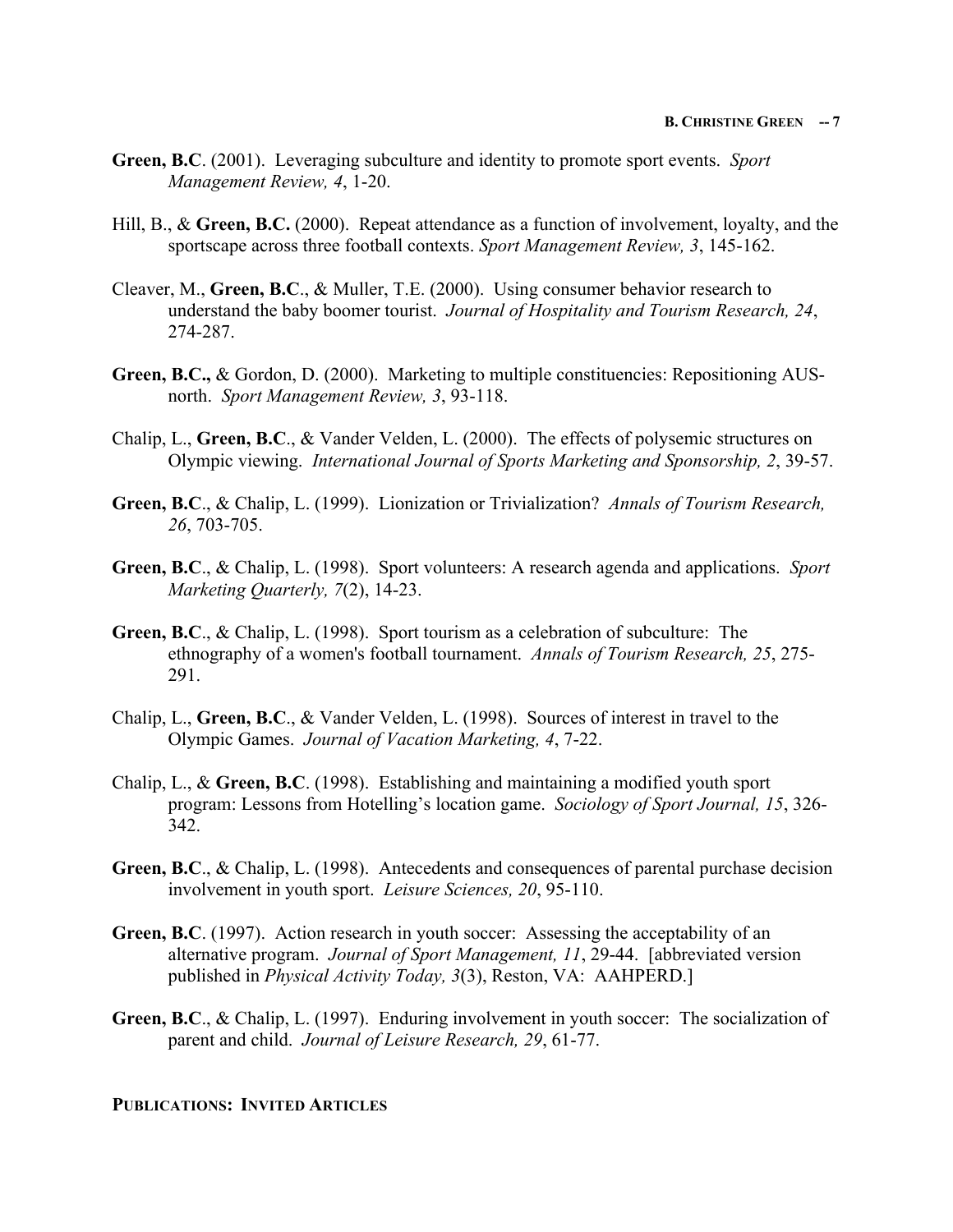**Green, B.C**. (2002). An interview with Kimmo Lipponen, Director of Corporate Marketing, NOKIA. *International Journal of Sports Marketing and Sponsorship, 3*, 369-381.

# **PUBLICATIONS: CONFERENCE PROCEEDINGS (PEER REVIEWED) (†GRAD STUDENT OR POST-DOC WITH ME AT THE TIME THE WORK WAS COMPLETED)**

- **†**Seo, W.J., **Green, B.C**., & Sung, K. (2010). Perceptions of visual image and verbal message style in sport advertising: A cross-cultural comparison. *8th Annual Sport Marketing Association Conference.*
- **†**Hill, B., **Green, B.C**., & Chalip, L. (2002). Determining optimal message speed for pullthrough advertisements. In K.R. Evans & L.K. Scheer (Eds.), *2002 Winter AMA Educators' Proceedings: Marketing Theory and Applications.* Chicago, IL: American Marketing Association.
- Chalip, L. & **Green, B.C**. (2001). Event marketing and destination image. In G.W. Marshall & S.J. Grove (Eds.), *2001 Summer AMA Educators' Proceedings: Enhancing Knowledge Development in Marketing* (pp. 346-351). Chicago, IL: American Marketing Association.
- Chalip, L. & **Green, B.C.** (2001). Leveraging large sports events for tourism: Lessons from the Sydney Olympics. In R.N. Moisey, N.P. Nickerson, & K.L. Andereck (Eds.), *2001: A Tourism Odyssey* (pp. s11-s20). Boise, ID: Travel and Tourism Research Association.
- Chalip, L. & **Green, B.C**. (1999). Contextualizing sport management curricula: Lessons from Australia. In A. Elnashar (Ed.), *Developing Strategies of International Cooperation of HPERSD for the New Millennium* (pp. 1-22). Minia, Egypt: New Technology Egypt.
- **Green, B.C.** (1997). Mapping sport consumption: The insufficiency of motive. In D. Shilbury & L. Chalip (Eds.), *Advancing Management of Australian and New Zealand Sport* (pp. 31-41). Melbourne, SMAANZ.

## **PUBLICATIONS: REPORTS (†GRAD STUDENT OR POST-DOC WITH ME AT THE TIME THE WORK WAS COMPLETED)**

- **†**Lin, Y., **Green, B.C**., Chalip, L, **†**Hutchinson, R., **†**Philip, B., **†**Roberts, C., & **†**Oliveira, D. (2010). *Lake Travis Swim League final report.* Austin, TX: Lake Travis Swim League.
- **Green, B.C**., Dixon, M.A., & Costa, C. (2007*). Summary report: Active Like Me! evaluation.*  Austin, TX: Youth InterACTIVE.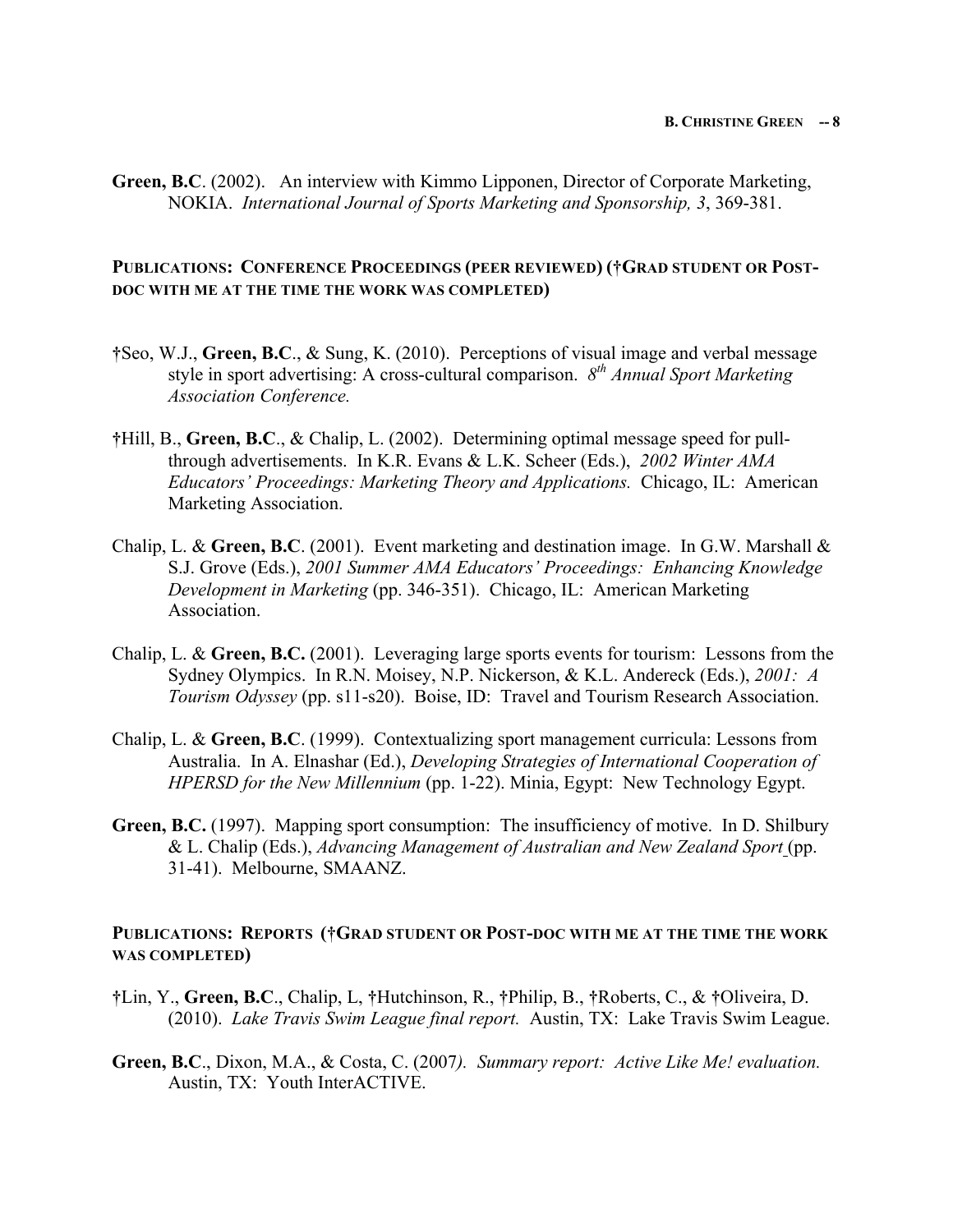- **Green, B.C**., Dixon, M.A., & Costa, C. (2006*). Instructor perceptions of Youth InterACTIVE program training and implementation*. Austin, TX: Youth InterACTIVE.
- **Green, B.C.**, & **†**Lee, H-J. (2005). *Analysis of parents' and children's satisfaction with UT Athletics Camps*. Austin, TX: University of Texas at Austin, Women's Athletics.
- **Green, B.C**., Dixon, M.A., Fitzgerald, M.P., & **†**Lee, H-J. (2005). *Feasibility Analysis: Measurement and Evaluation of First Tee Programs.* Austin, TX: The First Tee of Greater Austin.
- **Green, B.C**., Chalip, L., & Costa, C (2004). *Summary Report: Lone Star Classic hotel study.* Austin, TX: Austin Junior Volleyball.
- Chalip, L., Costa, C., & **Green, B.C.** (2003). *Summary Report: Economic impact analysis of the Lone Star Classic National Qualifying Tournament*. Austin, TX: Austin Junior Volleyball.
- Costa, C., **Green, B.C.,** & Chalip, L. (2003). *Analysis of spending at the 2003 Lone Star Classic National Qualifying Tournament*. Austin, TX: Austin Junior Volleyball.
- Fitzgerald, M.P, **Green, B.C**., & Costa, C.A. (2002*). Content analysis: 2002 NCAA Women's Final Four broadcasts*. San Antonio, TX: San Antonio Sports Foundation.
- **Green, B.C.** (2000). *Summary report: Australian University Sport: Member needs for the new millenium.* Brisbane: AUS.
- **Green, B.C.,** (2000). *Impacts of the Sydney Olympic Games on inbound tour operators in Australia.* Sydney: ITOA.
- **Green, B.C**. (1998). Summary *report: Outcomes of the NCUSA strategic planning forum.*  Brisbane: Northern Conference Universities Sport Association [NCUSA].
- **Green, B.C.**, Hill, B., & Chalip, L. (1998). *Summary report: ANZ Stadium survey*. Brisbane: Brisbane Broncos Rugby League Club.
- Chalip, L, & **Green, B.C.** (1997). *Using the Sydney Olympics to market Australia to Americans. A report to the Australian Tourist Commission.* Gold Coast, Queensland: Griffith University, Centre for Tourism Research.
- Chalip, L., Kellett, P., & **Green, B.C.** (1997). *Summary report: Outcomes of the NCUSA strategic planning forum*. Brisbane: Northern Conference Universities Sport Association [NCUSA].
- Chalip, L, & **Green, B.C**. (1996). *Development of the destination image scale. A report to the Queensland Tourist and Travel Corporation*. Gold Coast, Queensland: Griffith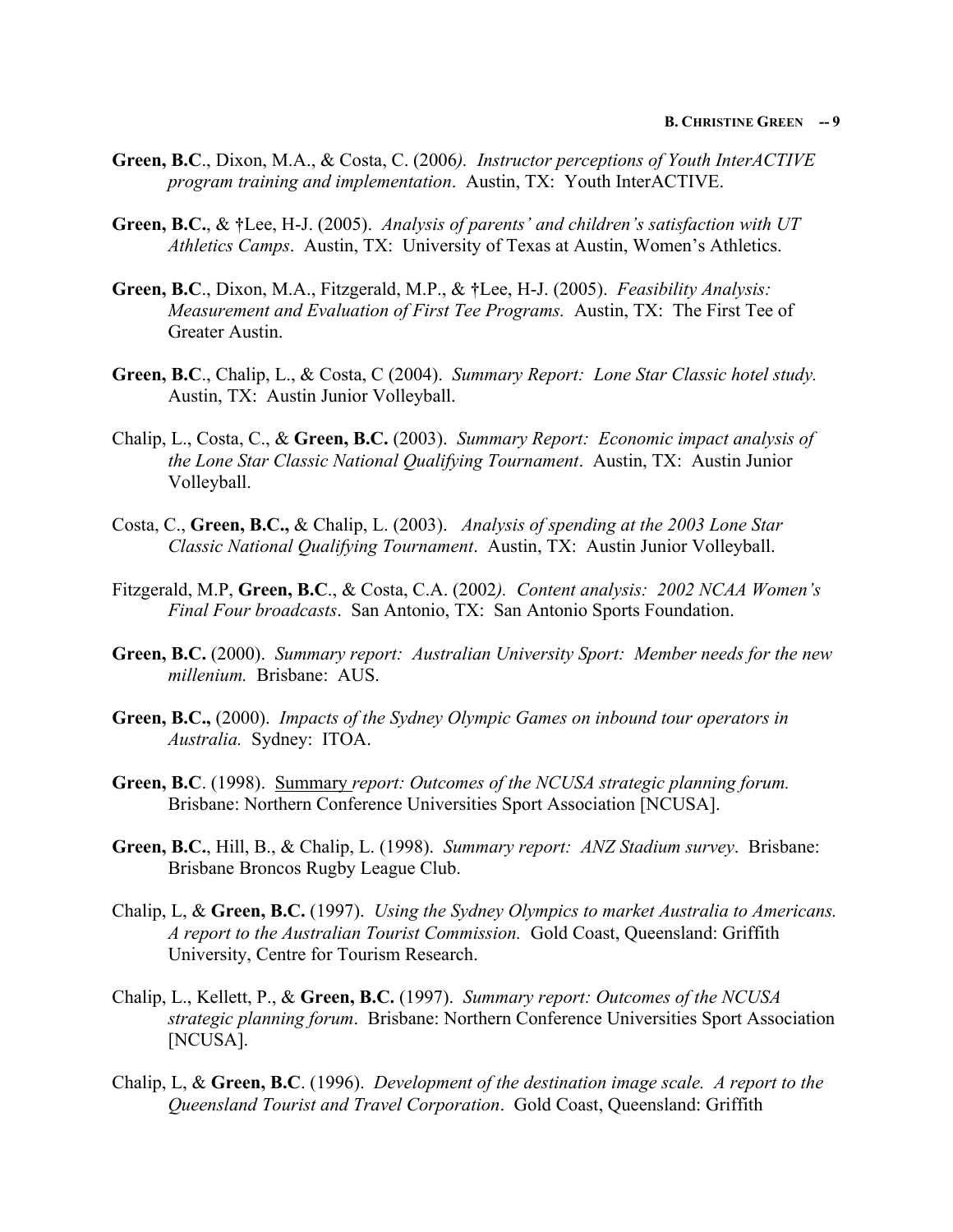University, Centre for Tourism Research.

# **INVITED PRESENTATIONS (\*ABSTRACT PUBLISHED)**

- Taks, M., **Green, B.C**., & Chalip, L. (September, 2013). *Workshop: Impacts and strategic outcomes from non-mega sport events for local communities.* Conference of the European Association of Sport Management, Istanbul, Turkey.
- **Green, B.C.** (May, 2013). *Research in sport management: Views of editors and seasoned reviewers.* Past President's Workshop, Annual Conference of the North American Society for Sport Management, Austin, Texas.
- **Green, B.C.** (March, 2010). Beyond the sport behemoth: Managing sport through alternative visions. *2010 Distinguished Lecture Series,* West Virginia University, College of Physical Activity and Sport Sciences, Morgantown, West Virginia.
- **Green, B.C.** (March, 2010). Strength in diversity: Fostering synergies among disciplines. College of Physical Activity and Sport Sciences, West Virginia University, Morgantown, West Virginia.
- **\***McDowell, J., et al. (May, 2008). Getting on the publication plane. Annual Conference of the North American Society for Sport Management, Toronto, Ontario, Canada.
- **Green, B.C.** (April, 2008). Action and participatory research in sport development. Studying Sport Development Conference, Brunel University, London, UK.
- **\*Green, B.C.** (November, 2007). Sport tourism and the celebration of subculture: Creating sustainable tourism product. Keynote address, II International Recreation and Tourism Congress, Maracay, Venezuela.
- **\*Green, B.C.** (November, 2007). Objectives, tactics, & challenges for sport development. Workshop, II International Recreation and Tourism Congress, Maracay, Venezuela.
- **Green, B.C.**, & Woolf, J. (October, 2007). Understanding the effects of emotional appeals on health promotions: Can fear and disgust promote physical activity? Sport Management Lecture Series, University of Massachusetts, Amherst, Massachusetts.
- Chalip, L., & **Green, B.C.** (April, 2006). From impact to leverage: Toward a new paradigm for sport management research, University of Windsor Faculty of Human Kinetics Distinguished Speaker Series, Windsor, Ontario, Canada.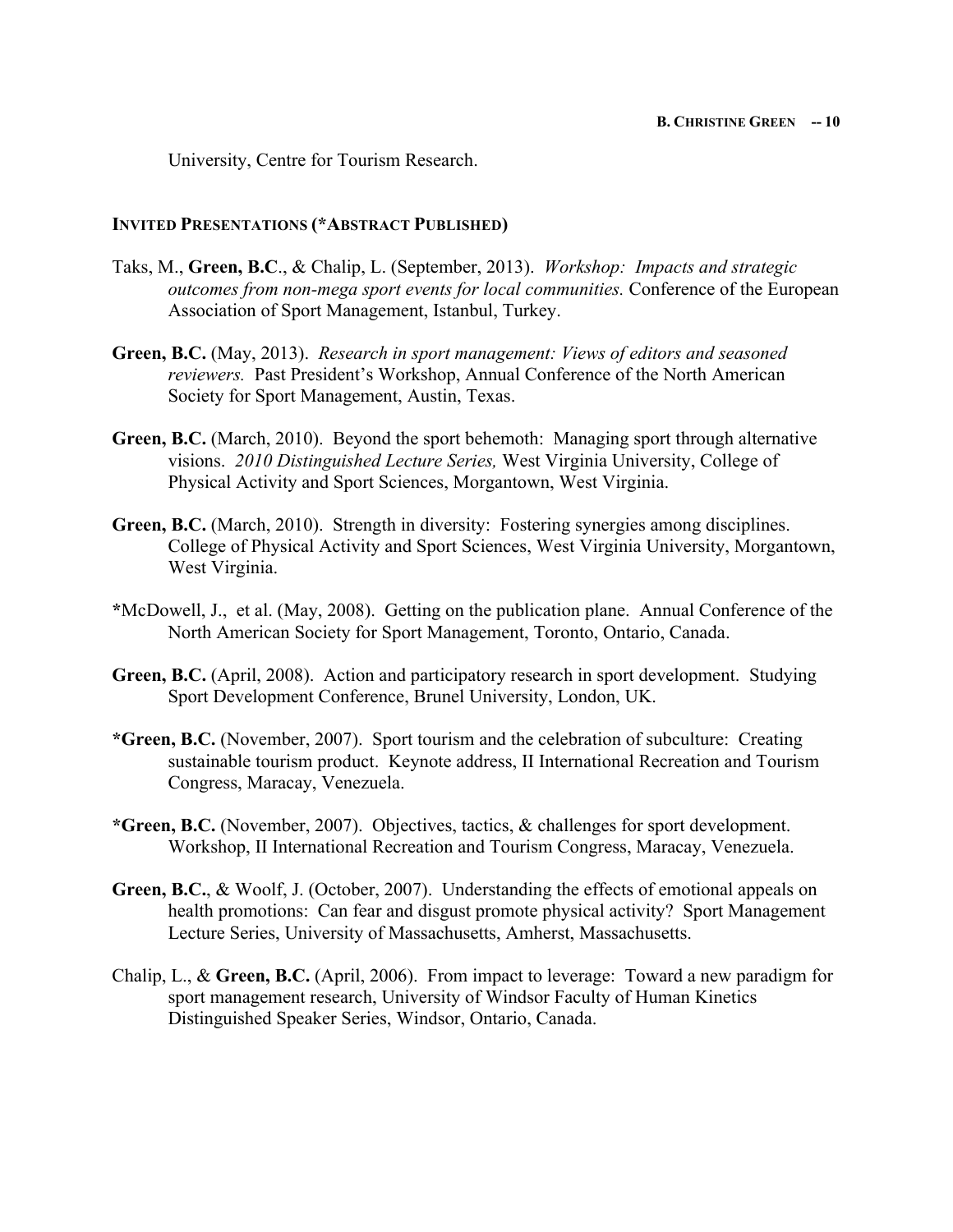#### **B. CHRISTINE GREEN -- 11**

- **Green, B.C.** (November, 2004). Professional development issues: Writing editorial reviews for sport management journals. Annual Conference of the Sport Management Association of Australia and New Zealand, Melbourne, Victoria, Australia.
- **Green, B.C**. (November, 2003). Understanding sport event volunteers. McCraw Lecture Series. The University of Texas at Austin.
- Stiers, W., Chalip, L., **Green, B.C.,** & Gladden, J. (November, 2003). Writing for professional/scholarly journals – Insights from journal editors. Inaugural Conference of the Sport Marketing Association, Gainesville, Florida.
- Shani, D., **Green, B.C**., Chalip, L., & Amis, J. (October, 2002). Workshop on publishing in sport marketing. American Marketing Association Conference on Sports Marketing, Lexington, Kentucky.
- **Green, B.C**., & Chalip, L. (June, 2001). Leveraging the tourism-related benefits of Sydney 2000: A focus on the surrounding communities. Gainesville Sports Organizing Committee's Business of Sport Seminar, Gainesville, Florida.
- \***Green, B.C**. (April, 2000). AUS Members: What do you really want? 2000 Australian University Sport Convention, Sydney, Australia.
- \***Green, B.C**. (April, 2000). All Things to All People? Techniques for marketing university sport to multiple market segments. 2000 Australian University Sport Convention, Sydney, Australia.
- **Green, B.C.** (August, 1999) Sponsorship and marketing. Volunteer Involvement Program, Brisbane, Australia.
- **Green, B.C.** (March, 1998) Volunteer recruitment and retention. Volunteer Involvement Program, Brisbane, Australia.
- **Green, B.C.** (June, 1997). Sponsorship evaluation. Strengthening Community Clubs Conference, Brisbane, Australia.
- **Green, B.C.** (June, 1997). Membership recruitment and retention. Strengthening Community Clubs Conference, Brisbane, Australia.
- **Green, B.C.** (March, 1997) Volunteer recruitment and retention. Volunteer Involvement Program, Brisbane, Australia.
- **Green, B.C**. (April, 1993). Sport development: The myth of vertical integration. American Sports Policy Conference, New Orleans, Louisiana.
- **Green, B.C.** (April, 1992). Planning and implementing sport programs to optimize athlete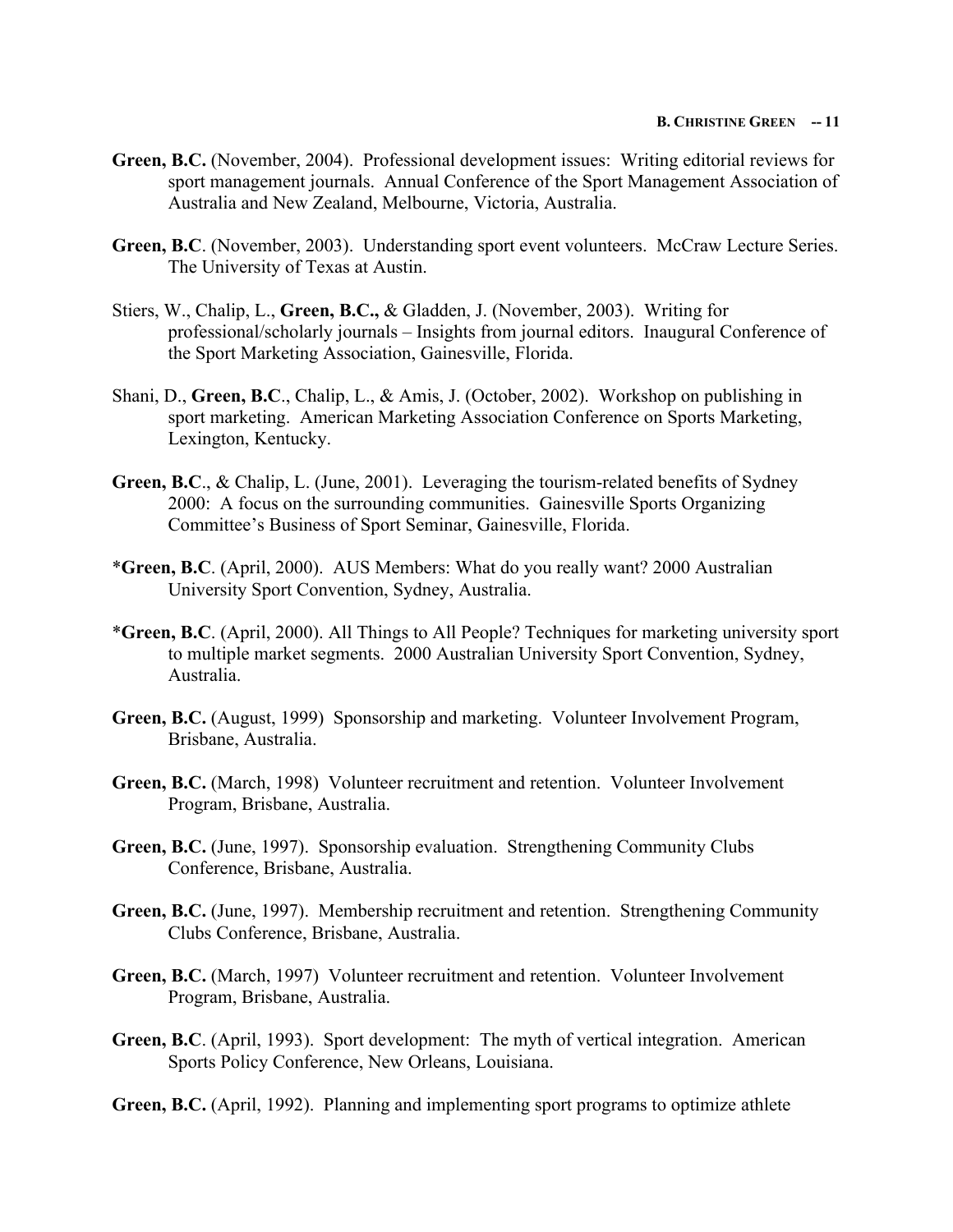entrance and advancement: Bases for a prescriptive theory. International Conference on Sport Management Theory, New Orleans, LA.

**PEER-REVIEWED CONFERENCE PRESENTATIONS (\*ABSTRACT PUBLISHED) (†GRAD STUDENT OR POST-DOC WITH ME AT THE TIME THE WORK WAS COMPLETED)**

- \*Taks, M., Misener, L., Chalip, L., & Green, B.C. (October, 2013). *Leveraging sport event for participation: An action research approach.* Sport Canada Research Initiative Conference, Ottawa, Canada.
- \***†** Ogura, T., Okamoto, J., Nakamura, H., & **Green, B.C.** (July, 2013). *Potential contributions of spatial analysis using GIS to sport development and community development research projects: Case study in Austin, TX*. Conference of the Japanese Society of Sports Industry.
- \*Taks, M., **Green, B.C.,** & Misener, L. (May, 2013). *Model creation for leveraging sport events for sport participation and development.* Annual Conference of the North American Society for Sport Management, Austin, Texas.
- \***†**Olushola, J., **Green, B.C**., Dixon, M.A. (May 2013). *Who's got the power? Examining the differences and similarities between sport participants and sport administrators in the expected and obtained benefits of sport participation.* Annual Conference of the North American Society for Sport Management, Austin, Texas.
- \***†** Walsh, D., & **Green, B.C.** (May, 2013). *Exploring a possible lucrative and attractive market segment for sport managers: Adulthood sport participation.* Annual Conference of the North American Society for Sport Management, Austin, Texas.
- \***†** Hill, B., & **Green, B.C**. (May, 2013). *Recall and recognition effectiveness on brands presented in different visual planes and advertisement contexts during a sport telecast*. Annual Conference of the North American Society for Sport Management, Austin, Texas.
- \***†**Chung, K., Ryu, D.S., **Green, B.C**., Hwang, G., & Griffiths, R. (May, 2013). *The effects of prior experiences on the perception of live sensory stimuli.* Annual Conference of the North American Society for Sport Management, Austin, Texas.
- \***†** Lin, Y.C., & **Green, B.C**. (May, 2013). *Sport for development program design for Chinese immigrants.* Annual Conference of the North American Society for Sport Management, Austin, Texas.
- \***†** Olushola, J., **Green, B.C.,** & Dixon, M.A. (May, 2013). *When and where they enter: Employing Shaw and Frisby's (2006) Fourth Frame in researching African –American women's sporting experiences.* Annual Conference of the North American Society for Sport Management, Austin, Texas.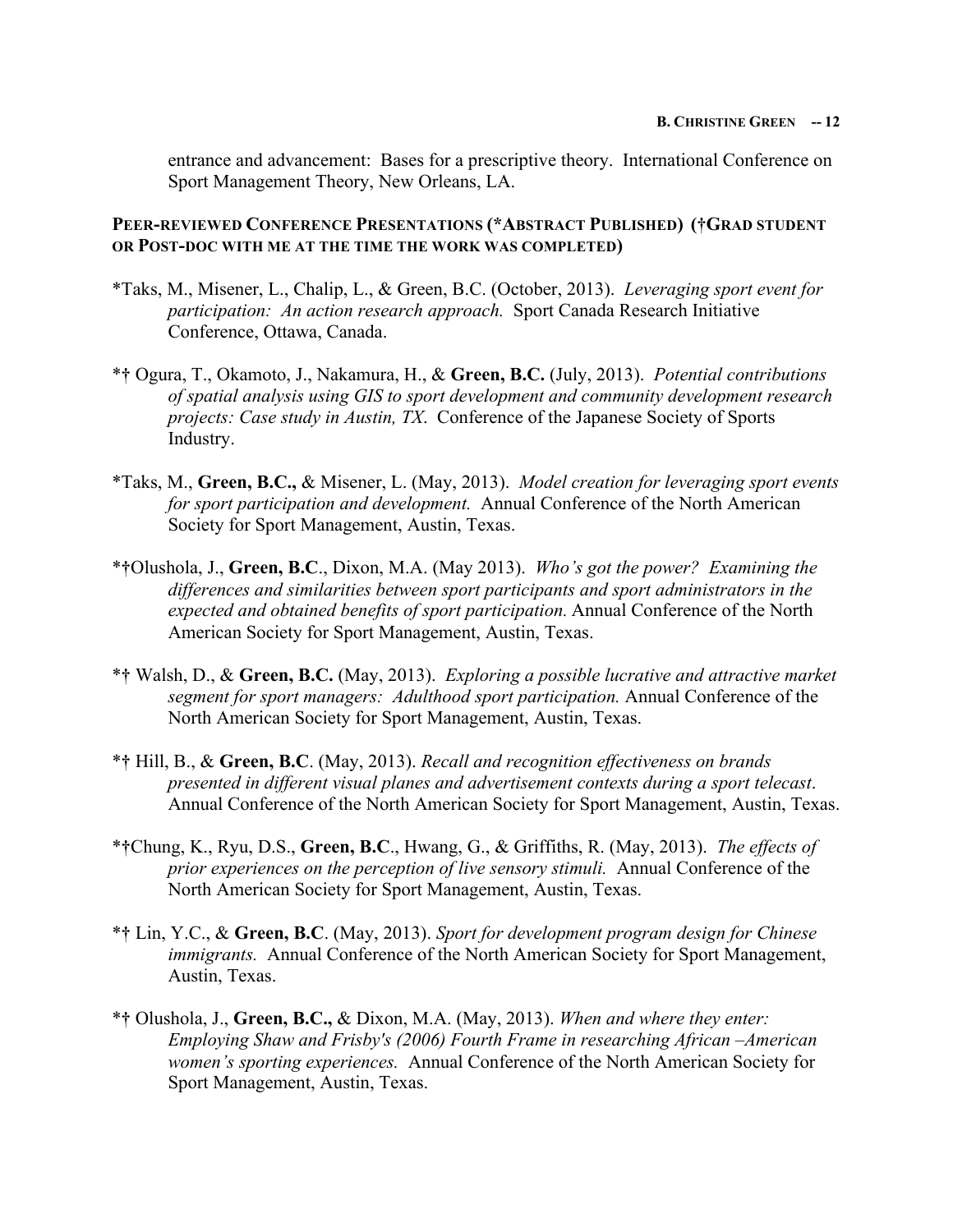- \***†** Smith, N., Gonzales, B., & **Green, B.C.** (May, 2013). *Investigating differences in structure and challenges among sport for development programs.* Annual Conference of the North American Society for Sport Management, Austin, Texas.
- \***†**Walsh, D., & **Green, B.C.** (May, 2012). *Developing Youth, Creating Fans, Building Communities: Utilizing an Innovative Marketing Vehicle to Deliver Short- and Long-Term Success for Professional Sports Teams.* Annual Conference of the North American Society for Sport Management, Seattle, Washington.
- \***†**Berg, B., **Green, B.C.**, & Hunt, T.M. (May, 2012). *Sport Development and the 1968 Olympics: A Case Study of the U.S. Sport System prior to Title IX and Intense Commercialization.* Annual Conference of the North American Society for Sport Management, Seattle, Washington.
- \***†**Chung, K., **†**Ryu, D.S., **Green, B.C.**, & Kang, H.M., (May, 2012). *An Exploration of Immigrant Fathers' Influence on Ethnic Youth Sport Programs.* Annual Conference of the North American Society for Sport Management, Seattle, Washington.
- \***†**Ogura, T., & **Green, B.C.** (May, 2012). *Identifying Potential Sport Clusters: GIS Analysis of Spatial Patterns of Bicycling Participants, Non-Profits and Businesses and Facilities.*  Annual Conference of the North American Society for Sport Management, Seattle, Washington.
- **\*Green, B.C.**, & Dixon, M.A. (May, 2012). *Creating and Sustaining New Sport Programs: A multi-site study of Girls High School Flag Football.* Annual Conference of the North American Society for Sport Management, Seattle, Washington.
- \*Chalip, L., Taks, M., Misener, L., & **Green, B.C.** (May, 2012). *Bridging the Gap: Planning to Leverage Events for Participation via a Panel of Experts.* Annual Conference of the North American Society for Sport Management, Seattle, Washington.
- \***†**Jacobs, B., Newland, B., & **Green, B.C.** (May, 2012). *Exploring Meaning and Purpose in Adult Sport Participation.* Annual Conference of the North American Society for Sport Management, Seattle, Washington.
- \***†**Olushola, J., Dixon, M., & **Green, B.C.** (May, 2012). *Beyond Xs and Os: Administrator Roles in the Creation and Maintenance of Interscholastic Sport Programs for African-American Girls.* Annual Conference of the North American Society for Sport Management, Seattle, Washington.
- \*Bowers, M., & **Green, B.C.** (February, 2012). *The Importance of "Playing" Sports for Youth: A Seed Grant Research Update*. Conference on Play, Clemson, South Carolina.
- \*Dixon, M.A., & **Green, B.C**. (November, 2011). Sustaining New Women's Sport Programs: Gridiron Football for Girls. *Annual Conference of the Sport Management Association of*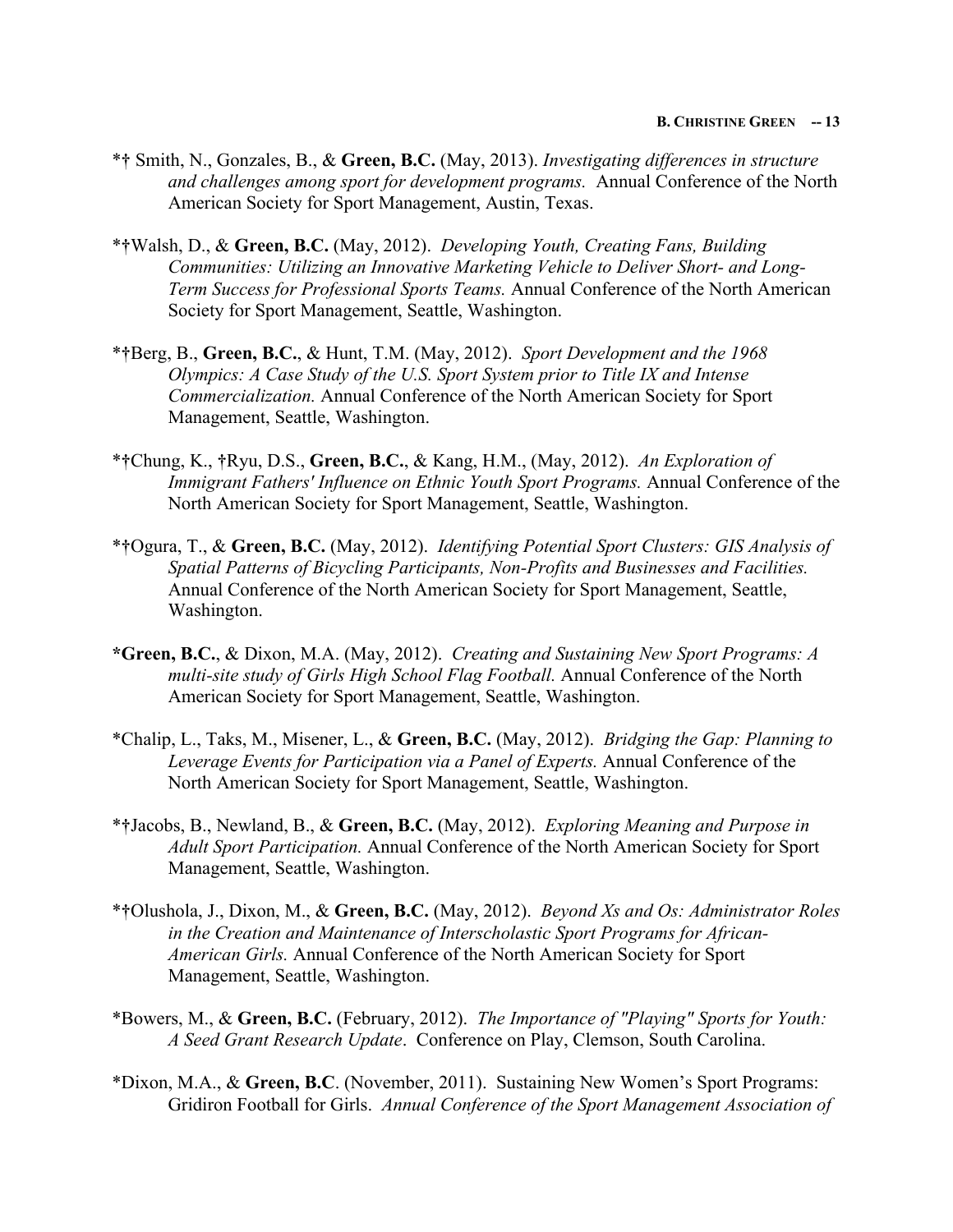*Australia & New Zealand*, Melbourne, Australia.

- \***†**Ogura, T., **†**Lim, S.Y., & **Green, B.C.** (October, 2011). Segmenting Cause-related Sport Event Participants. *9th Annual Sport Marketing Association Conference,* Houston, Texas.
- \* **†**Seo, W.J., **Green, B.C.,** Sung, Y. (June, 2011). *The interplay among visual image, communication style, and culture in determining the persuasiveness of sport advertising*. Annual Conference of the North American Society for Sport Management, London, Ontario, Canada.
- \* **†**Lim, S.Y., **†**Rundio, A., & **Green, B.C.** (June, 2011). *Cause marketing via sport events: the effect of inspiration on post-event behaviors*. Annual Conference of the North American Society for Sport Management, London, Ontario, Canada.
- \* Doherty, A., **Green, B.C.,** et al. (June, 2011). *Where people play: A research symposium on the development and provisions of community sport*. Annual Conference of the North American Society for Sport Management, London, Ontario, Canada.
- \* **†**Lin, Y.C., **Green, B.C**. & Chalip, L.(June, 2011). *Parents' preferences and expectations for a youth sport organization*. Annual Conference of the North American Society for Sport Management, London, Ontario, Canada.
- \* **†**Chung, K.S., **†**Lee, S., **Green, B.C.**, **†**Ryu, D.S., Kang, H.M., & Kim, B.H. (June, 2011). *The role of live sensory experiences in cultivating sport fanship*. Annual Conference of the North American Society for Sport Management, London, Ontario, Canada.
- \* **†**Lee, S., **†**Lee, H.J., **Green, B.C.**, **†**Chung, K.S. (June, 2011). *The effects of liminality, communitas, and fan identification on spectator attendance.* Annual Conference of the North American Society for Sport Management, London, Ontario, Canada.
- \* **†**Bowers, M.T., & **Green, B.C.** (June, 2011). *Examining the effects of youth sport settings on the development of creativity*. Annual Conference of the North American Society for Sport Management, London, Ontario, Canada.
- \* Newland, B., & **Green, B.C.** (June, 2011). *Improving organizational effectiveness: Understanding athletes' socio-cultural adaptation to new training environments.* Annual Conference of the North American Society for Sport Management, London, Ontario, Canada.
- \* **†**Bowers, M.T., & **Green, B.C.** (June, 2011). *Little League vs. sandlot: Understanding the meanings of formal and informal youth sport experiences*. Annual Conference of the North American Society for Sport Management, London, Ontario, Canada.
- \* **†**Olushola, J., **Green, B.C.,** Dixon, M.A., & Jones, D.F. (June, 2011). *Ballin': Examining the components of sport based interventions which lead to holistic benefits for African-*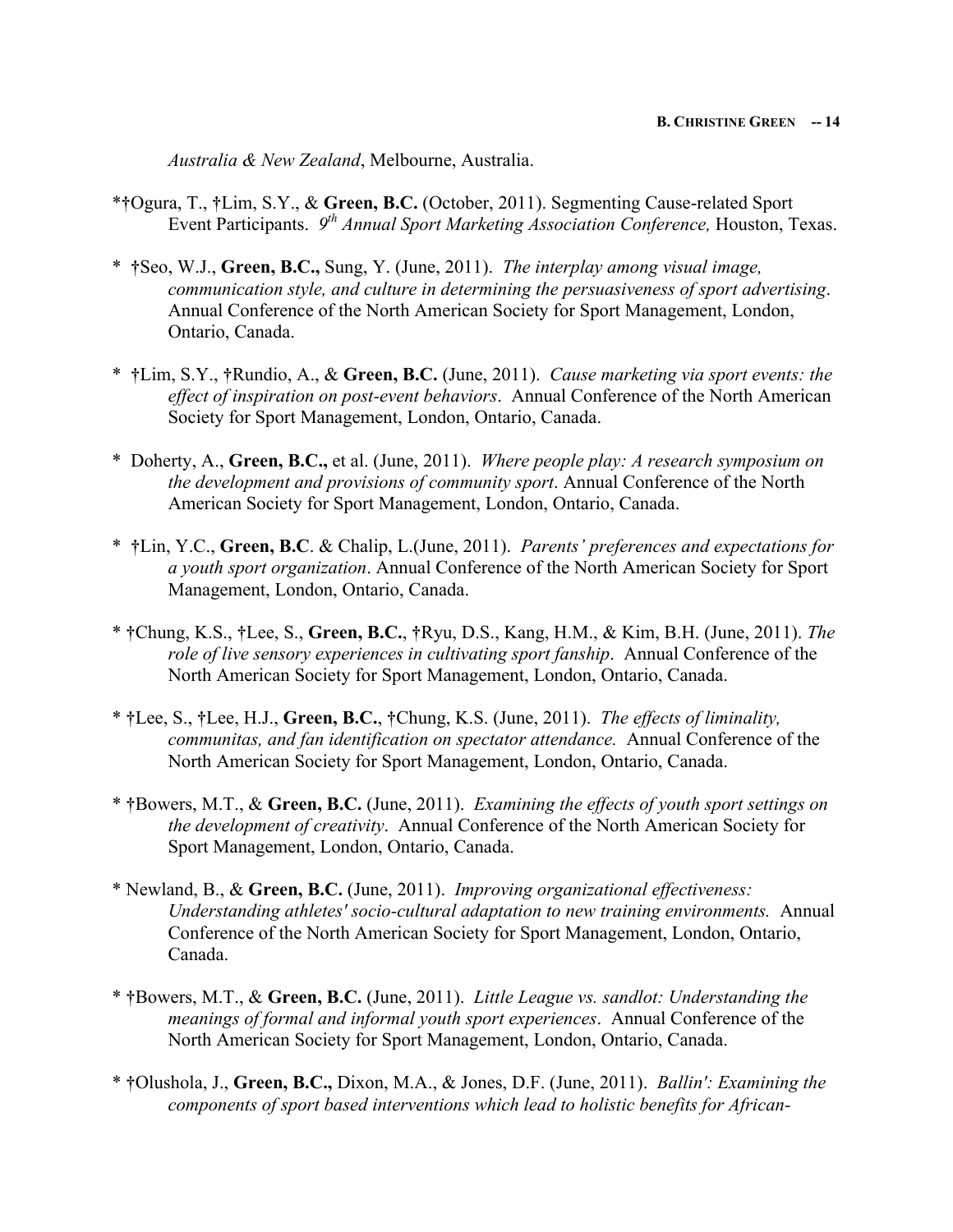*American girls.* Annual Conference of the North American Society for Sport Management, London, Ontario, Canada.

- \* **†**Bowers, M.T., **Green, B.C.** (February, 2011). *Deconstructing the sport experience: Understanding variations in context.* Conference on the Value of Play, Clemson, South Carolina.
- \***Green, B.C.,** Costa, C., & **†**Warner, S. (September, 2010). *Factors impacting website useability: An eye-tracking study of the Vancouver 2010 website.* 18<sup>th</sup> Congress of the European Association for Sport Management, Prague, Czech Republic.
- \*Costa, C., **Green, B.C**., & Daprano, C. (September, 2010). *Nurturing creativity in sport management education.* 18<sup>th</sup> Congress of the European Association for Sport Management, Prague, Czech Republic.
- \***†**Olushola, J., Jones, D.F., **Green, B.C.,** & Jones, P. (June, 2010). *Sport participation, mentoring, and life skills: Examining the long-term effects on the well-being of African-American women*. Annual Conference of the North American Society for Sport Management, Tampa, Florida.
- \***†**Bowers, M.T., & **Green, B.C.** (June, 2010). *Playing video games as a supplement to sport identity: Insights on athlete transitions*. Annual Conference of the North American Society for Sport Management, Tampa, Florida.
- \***†**Lim, S.Y., **†**Ogura, T., **Green, B.C**., & Chalip, L. (June, 2010). *Identifying event features & attributes that enhance the social impact of cause-related sport events: A qualitative approach.* Annual Conference of the North American Society for Sport Management, Tampa, Florida.
- \*Jones, D.F., Thairu, M., Cheung, S.Y., Wanderi, M.P., Livingstone, A., & **Green, B.C.** (March, 2010). G*lobal perspectives on sport management as an academic discipline.* AAHPERD, Indianapolis, Indiana.
- \* Taks, M., Misener, L., Chalip, L., & **Green, B.C.** (November, 2009). *Measuring the sport development impact of events: Developing a protocol.* Annual Conference of the North American Society for the Sociology of Sport, Ottawa, Canada.
- \***†**Lee, H.J., **†**Lee, S., **Green, B.C**., & Chalip, L. (May, 2009). *Five senses! How do they affect spectators' stadium experience and intention to revisit*. Annual Conference of the North American Society for Sport Management, Columbia, South Carolina.
- \***†**Seo, W.J., **†**Lim, S.Y., **Green, B.C**., & Sung, J. (May, 2009). *China and the Beijing Olympics: Effects of pre-event media on host nation, host city, and sport event image.* Annual Conference of the North American Society for Sport Management, Columbia, South Carolina.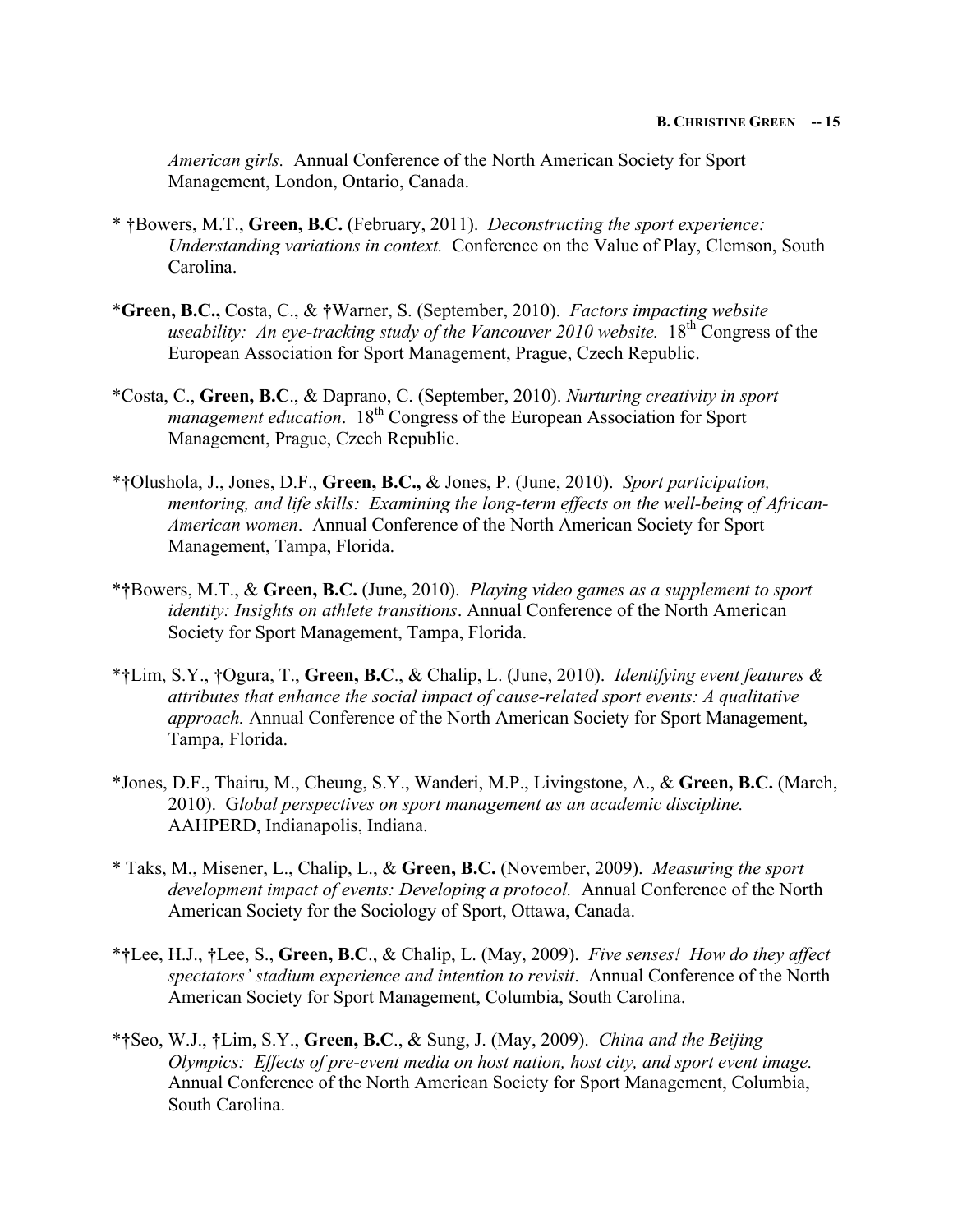- \*Dixon, M.A., Heere, B., & **Green, B.C.** (May, 2009). *Understanding adult sport participation and community: A multi-national inquiry.* Annual Conference of the North American Society for Sport Management, Columbia, South Carolina.
- \***†**Ogura, T., **†**Chung, K.S., & **Green, B.C.** (May, 2009). *Attracting new fans: The role of live event experiences.* Annual Conference of the North American Society for Sport Management, Columbia, South Carolina.
- **\*Green, B.C.**, & Doherty, A., (May, 2008) *Beyond motivation: New ways to understand the volunteer experience.* Symposium. Annual Conference of the North American Society for Sport Management, Toronto, Ontario, Canada.
- \***†**Lee, S., **†**Seo, W.J., & **Green, B.C.** (May, 2008). *Measuring fantasy sport motivation.* Annual Conference of the North American Society for Sport Management, Toronto, Ontario, Canada.
- \*Taks, M., Kesenne, S., Chalip, L., **Green, B.C.**, Martyn, S. (May, 2008). *Visitor composition and event-related spending: The case of a medium sized international sporting event.*  Annual Conference of the North American Society for Sport Management, Toronto, Ontario, Canada.
- **\***Taks, M., Kesenne, S., Chalip, L., **Green, B.C.**, & Martyn, S. (May, 2008). *Challenges for economic impact analyses: The case of a medium sized international sports event.* Conference of the Administrative Sciences Association of Canada, Halifax, Nova Scotia, Canada.
- \*Fink, J.S., Sagas, M., **Green, B.C**., & Chalip, L. (June, 2007). *Developing a research agenda in sport management: Tips for building programmatic, theory building research*. Annual conference of the North American Society for Sport Management, Ft. Lauderdale, Florida.
- \***†**Xing, X., Chalip, L., & **Green, B.C**. (June, 2007). *How identification with subculture fosters social spending during a sport event: a quantitative examination*. Annual conference of the North American Society for Sport Management, Ft. Lauderdale, Florida.
- \***†**Seo, W.J., **†**Lee, S., **†**Kim, N.S., **Green, B.C**., & Ko, Y.J. (June, 2007). *Does American and Korean sport media consumption help Korean immigrants' acculturation into the US culture?* Annual conference of the North American Society for Sport Management, Ft. Lauderdale, Florida.
- \***†**Kim, N.S., **†**Lee, H.J., **†**Seo, W.J., Ko, Y.J., & **Green, B.C**. (June, 2007). *Integrating a new culture: Does sport participation affect Korean immigrants' acculturation into the US culture?* Annual conference of the North American Society for Sport Management, Ft. Lauderdale, Florida.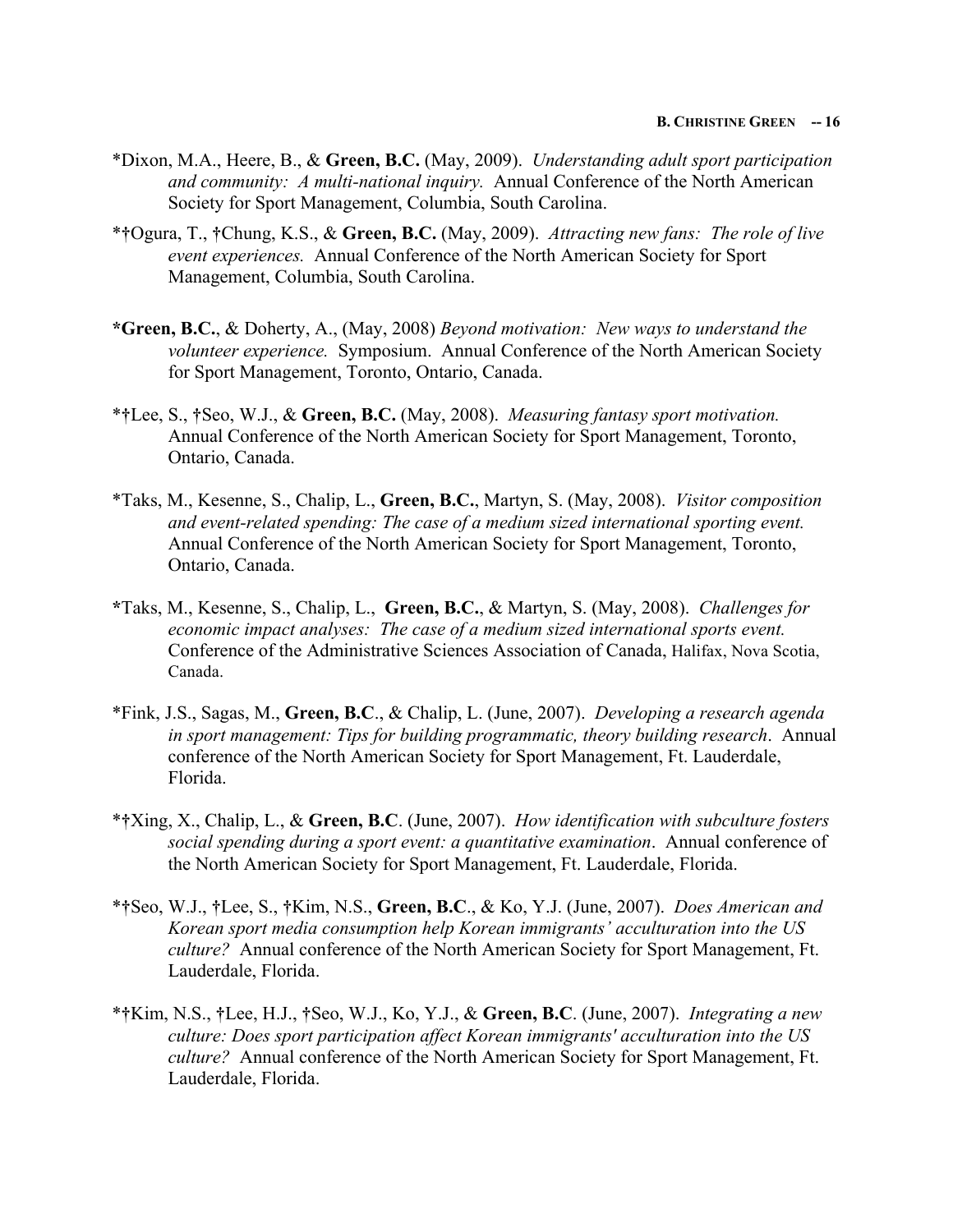- \**†*Lee, H.J., & **Green, B.C**. (June, 2007). *Psychographic segmentation of youth sport camps: From the eyes of the parents*. Annual conference of the North American Society for Sport Management, Ft. Lauderdale, Florida.
- \*Taks, M., Chalip, L., & **Green, B.C.** (September, 2006). *The symbiosis between sporting events and sport tourism: The case of the Pan-American Junior Athletic Championships 2005.* Annual conference of the European Association of Sport Management, Nicosia, Cypress.
- \**†*Xing, X., **Green, B.C**., & Chalip, L. (June, 2006). *The effects of brand utility and product perception on attendance intentions: Sport interest as the mediator*. Annual conference of the North American Society for Sport Management, Kansas City, Kansas.
- \*Snelgrove, R., Taks, M., **Green, B.C,** & Chalip, L. (June, 2006). *Subcultural identification and motivation of spectators at the 2005 Pan American Junior Athletic Championships.* Annual conference of the North American Society for Sport Management, Kansas City, Kansas.
- \***†**Lee, H.J., & **Green, B.C.** (June, 2006). *Making a winning youth sport camp: What makes kids come back?* Annual conference of the North American Society for Sport Management, Kansas City, Kansas.
- \***†**Schenewark, J., Dixon, M., & **Green, B.C.** (June, 2006). *The quest for work-family balance and the development of sport and exercise programs.* Annual conference of the North American Society for Sport Management, Kansas City, Kansas.
- \*Taks, M. Kesenne, S., **Green, B.C.,** & Chalip, L. (May, 2006). *Economic impact study versus cost-benefit analysis: The case of the Pan-American Junior Athletic Championships 2005,* Joint annual conference of the International Association of Sports Economists and Arbeitskreis Sportökonomie, Bochum, Germany.
- **\*†**Lee, H.J., **& Green, B.C.** (March, 2006). *Who seals the deal? Family member influence on the purchase of sport services for children.* 13<sup>th</sup> Commonwealth International Sport Conference, Melbourne, Australia.
- \**†*Funkhouser, L., **Green, B.C**., & Chalip, L. (November, 2005). *Branding collegiate athletics and collegiate athletic teams: An exploratory study*. Annual conference of the Sport Marketing Association, Tempe, Arizona.
- \*Costa, C., Chalip, L., **Green, B.C.**, & *†*Griffiths, R. (June, 2005). *Parents' and children's event satisfaction are separately and independently determined.* Annual Conference of the North American Society for Sport Management, Regina, Saskatchewan, CA.
- \***†**Seo, W., **Green, B.C**., Ko, Y, **†**Schenewark, J., & **†**Lee, S. (June, 2005). *Relationship among*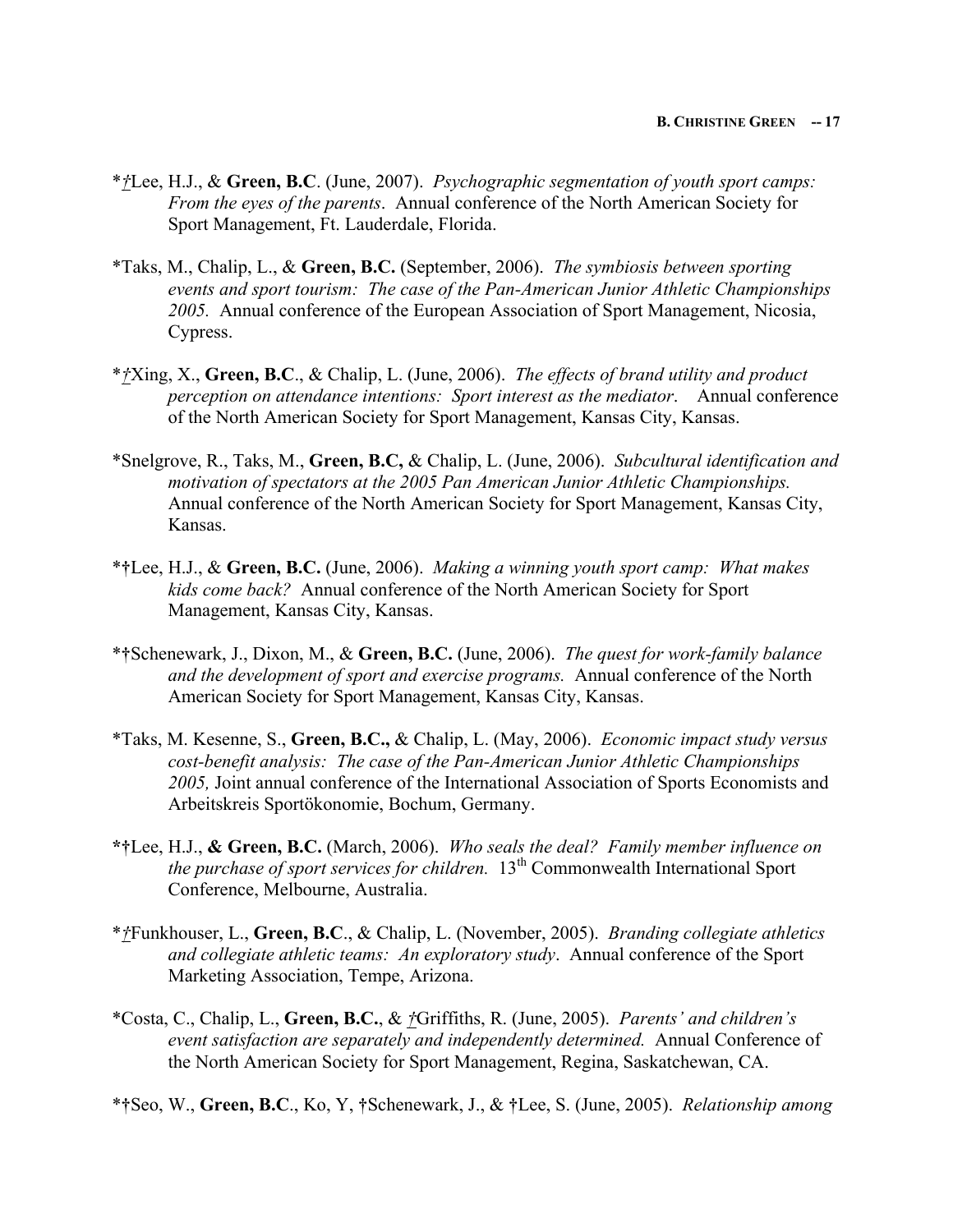*attitude, commitment, cohesions and web consumption in the context of professional teams' websites*. Annual Conference of the North American Society for Sport Management, Regina, Saskatchewan, CA.

- \***Green, B.C**., & Costa, C. (June, 2004). *Capturing visitor spending at youth sport events.* International Sport Management Alliance Conference / Annual Conference of the North American Society of Sport Management, Atlanta, Georgia.
- \***Green, B.C**. & *†*Arthurson, T. (June, 2003). *Antecedents and Consequences of Continuing Education in Scuba Diving*. Annual Conference of the North American Society for Sport Management, Ithaca, New York.
- \***Green, B.C**. (June, 2002). *Managing sport volunteers: Instrumentalism as a pitfall.* Annual Conference of the North American Society for Sport Management, Canmore, BC, Canada.
- \**†*Woolf, J., & **Green, B.C.** (June, 2002). *Fitness testing as an augmentation to sport and fitness services*. Annual Conference of the North American Society for Sport Management, Canmore, BC, Canada.
- \***Green, B.C**., O'Brien, D., & Lai, F. (May, 2002). *Facilitating a Pre-Olympic Games Training Camp: The Experience of Griffith University (Gold Coast) and the British Olympic Association.* AVCC-CEAIE Workshop on Involvement of Australian Universities in the Sydney Olympics 2000, Beijing, China.
- \*Chalip, L., & **Green, B.C**. (March, 2002). *Building a confederation of rivals: Using the Olympics to leverage Australian tourism policy*. Annual Conference of the Australian Studies Association of North America, Vancouver, Canada.
- **†**Hill, B., **Green, B.C**., & Chalip, L. (February, 2002). *Determining optimal message speed for pull-through advertisements.* 2002 AMA Winter Marketing Educators' Conference, Austin, Texas.
- \*Chalip, L., *†*Kellett, P., & **Green, B.C.** (November, 2001). *In search of volunteer motives: Liminality and meaning*. Annual Conference of the Sport Management Society of Australia and New Zealand, Melbourne, Australia.
- \**†*Lai, F., & **Green, B.C.** (November, 2001). *Managing Volunteers Under Constant Change: Succeeding by Learning.* Annual Conference of the Sport Management Society of Australia and New Zealand, Melbourne, Australia.
- \***†**Fairley, S., **Green, B.C**., Chalip, L., & Cuskelly, G. (October, 2001*). The volunteer experience: Lessons from the Sydney Olympics.* International Year of the Volunteer Conference, Melbourne, Australia.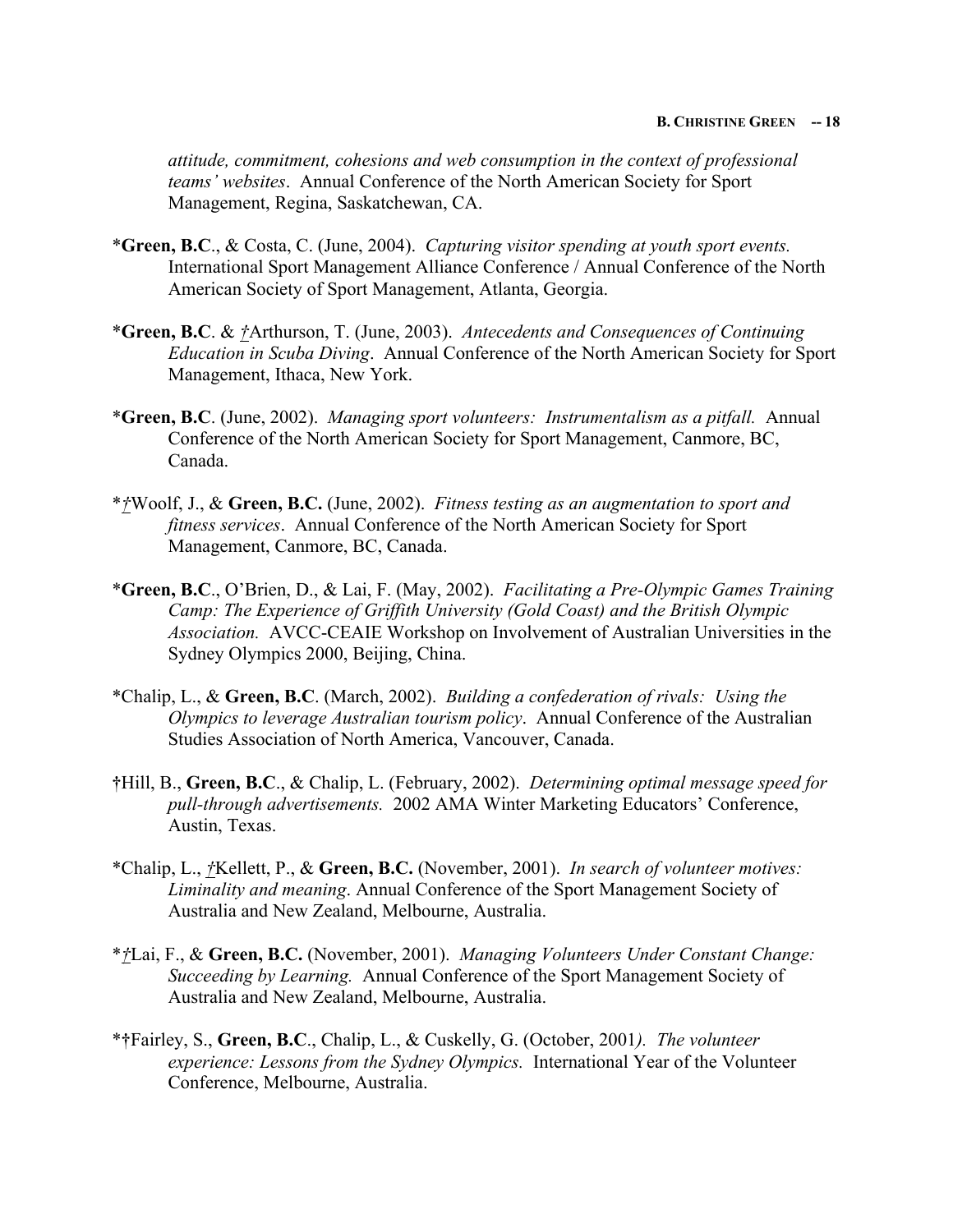- Chalip, L., & **Green, B.C**. (August, 2001). *Event marketing and destination image.* 2001 AMA Summer Marketing Educators' Conference, Washington, D.C.
- \*Chalip, L., & **Green, B.C**. (June, 2001). *2000 Sydney Olympics – Strategies and tactics for leveraging.* Travel and Tourism Research Association 32<sup>nd</sup> Annual Conference, Fort Myers, Florida.
- \*Chalip, L., Brown, G., Jago, L., March, R., **Green, B.C**., & Purchase, S. (February, 2001). *Monitoring the tourism impacts of the Sydney 2000 Olympics,* Council for Australian University Tourism and Hospitality Education (CAUTHE) 2001 National Research Conference, Canberra, Australia.
- \***Green, B.C.** (June, 2000). *Marketing participative sport events: The vital roles of community, identity, and psychological involvement*. Annual Conference of the North American Society for Sport Management, Colorado Springs, Colorado.
- \***†**Fairley, S., & **Green, B.C**. (January, 2000). *Leveraging rugby league fanship, loyalty and commitment: Tackling the consumption issue*. The Third International Sport Management Alliance Conference, Sydney, Australia.
- \*Chalip, L., & **Green, B.C**.(July, 1999). *Contextualising sport management curricula: Lessons from Australia*. World Congress of the International Council for Health, Physical Education, Recreation, Sport and Dance, Cairo, Egypt.
- \***Green, B.C**. (June, 1999). *The relative contribution of team loyalty, psychological involvement, and the sportscape*. Annual Conference of the North American Society for Sport Management, Vancouver, British Columbia.
- \*Chalip, L., & **Green, B.C.** (June, 1999*). Sport events versus advertising to promote a city's image*. Annual Conference of the North American Society for Sport Management, Vancouver, British Columbia.
- \***Green, B.C**., & **†**Tanabe, L. (June, 1998) *Marathons, motives, and marketing: Segmentation strategies and the Gold Coast Marathon*. Annual Conference of the North American Society for Sport Management, Buffalo, New York.
- \***Green, B.C**. (May, 1998) *Leveraging subculture and identity to promote sport events.* Advertising and Consumer Psychology Conference, Portland, Oregon.
- \***†**Tanabe, L., **Green, B.C.,** & Chalip, L. (February, 1998) *Target marketing of sport events with multiple competitions.* 1998 Australian Tourism and Hospitality Research Conference, Gold Coast, Australia.
- \*Chalip, L., **Green, B.C.,** & Vander Velden, L. (February, 1998) *Using the 2000 Olympic Games to attract American visitors to Australia.* 1998 Australian Tourism and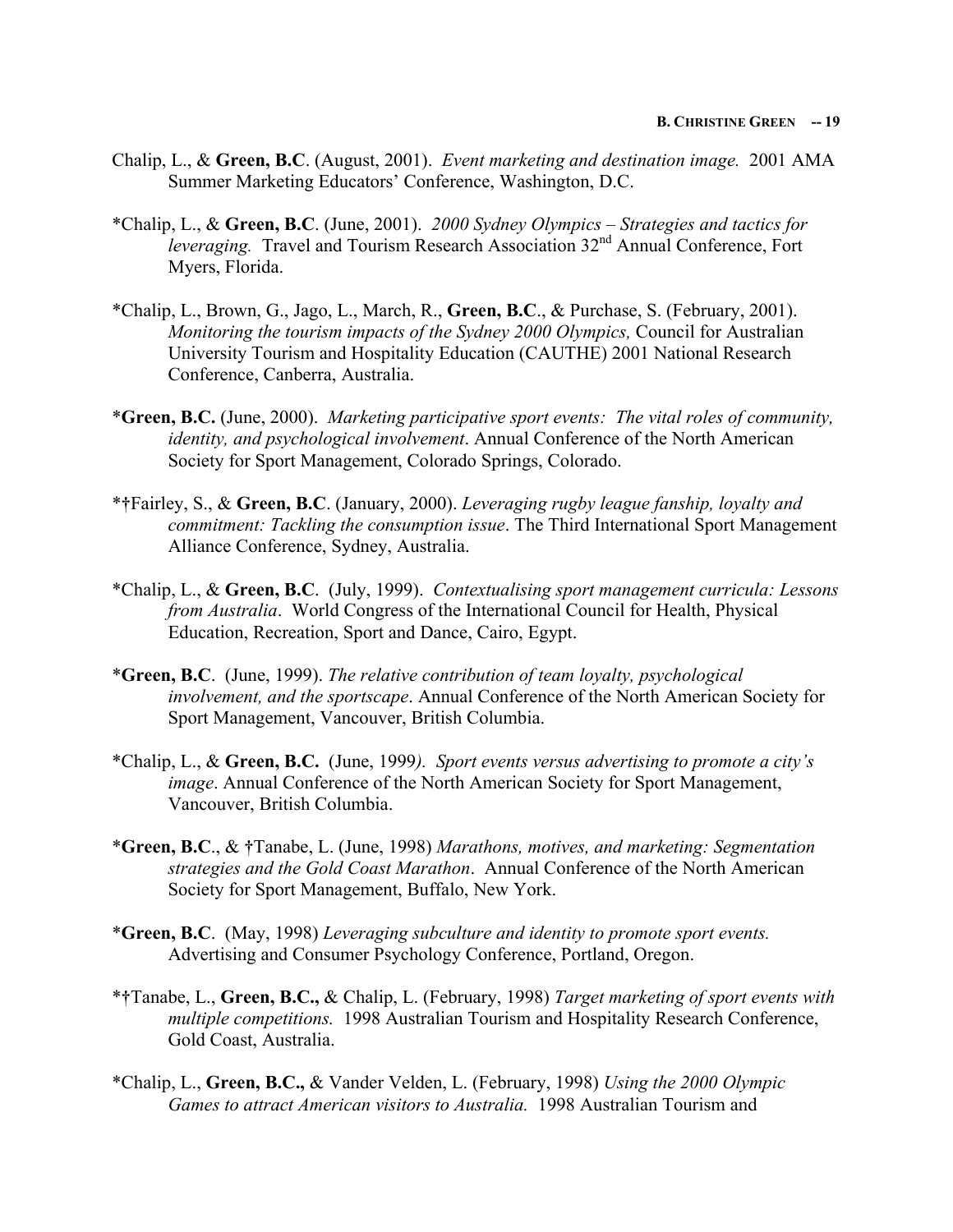Hospitality Research Conference, Gold Coast, Australia.

- \***Green, B.C**. (November, 1997). *Antecedents and consequences of parental purchase decision involvement in junior sport.* Annual Conference of the Sport Management Society of Australia and New Zealand, Auckland, N.Z.
- \***Green, B.C.** & Chalip, L. (August, 1997). *Celebrating subculture and parading identity: A study of American women's football*. Football and Identities Conference, Brisbane, Queensland, Australia.
- \*Chalip, L., **Green, B.C.,** & Scott, N. (June, 1997). *Measuring destination image*. Annual Conference of the Travel and Tourism Research Association, Virginia Beach, Virginia, U.S.A..
- \*Chalip, L., Vander Velden, L., & **Green, B.C.** (June, 1997). *Olympic audiences and international tourism: The psychographics of leveraging an international event*. Annual Conference of the North American Society for Sport Management, San Antonio, Texas, U.S.A..
- \***Green, B.C**. (November, 1996). *Mapping sport consumption: The insufficiency of motive*. Annual Conference of the Sport Management Association of Australian and New Zealand, Lismore, New South Wales, Australia.
- \***Green, B.C**. (June, 1996). *Positioning sport services: The Hotelling model and the challenge of innovative programming.* Annual Conference of the North American Society for Sport Management, Fredricton, New Brunswick, Canada.
- \*Chalip, L., & **Green, B.C**. (February, 1996).*Participative sport tourism and the celebration of subculture*. Australian Tourism and Hospitality Research Conference, Coff's Harbour, New South Wales.
- \*Chalip, L., & **Green, B.C.** (June, 1992). *The international sport for all movement: Implications for sport management.* Annual Conference of the North American Society for Sport Management, Knoxville, Tennessee.

#### **RESEARCH CONTRACTS/GRANTS:**

### **PENDING**

National Institutes of Health – NICHD, R21, *Everyone Plays! A Feasibility Study of Novel Sport Programming for Teen Girls* (\$412,431). MA Dixon (PI), **B.C. Green**, J. Bartholomew, J. Cance, & D. Castelli (Co-Is), July 2014-June 2016.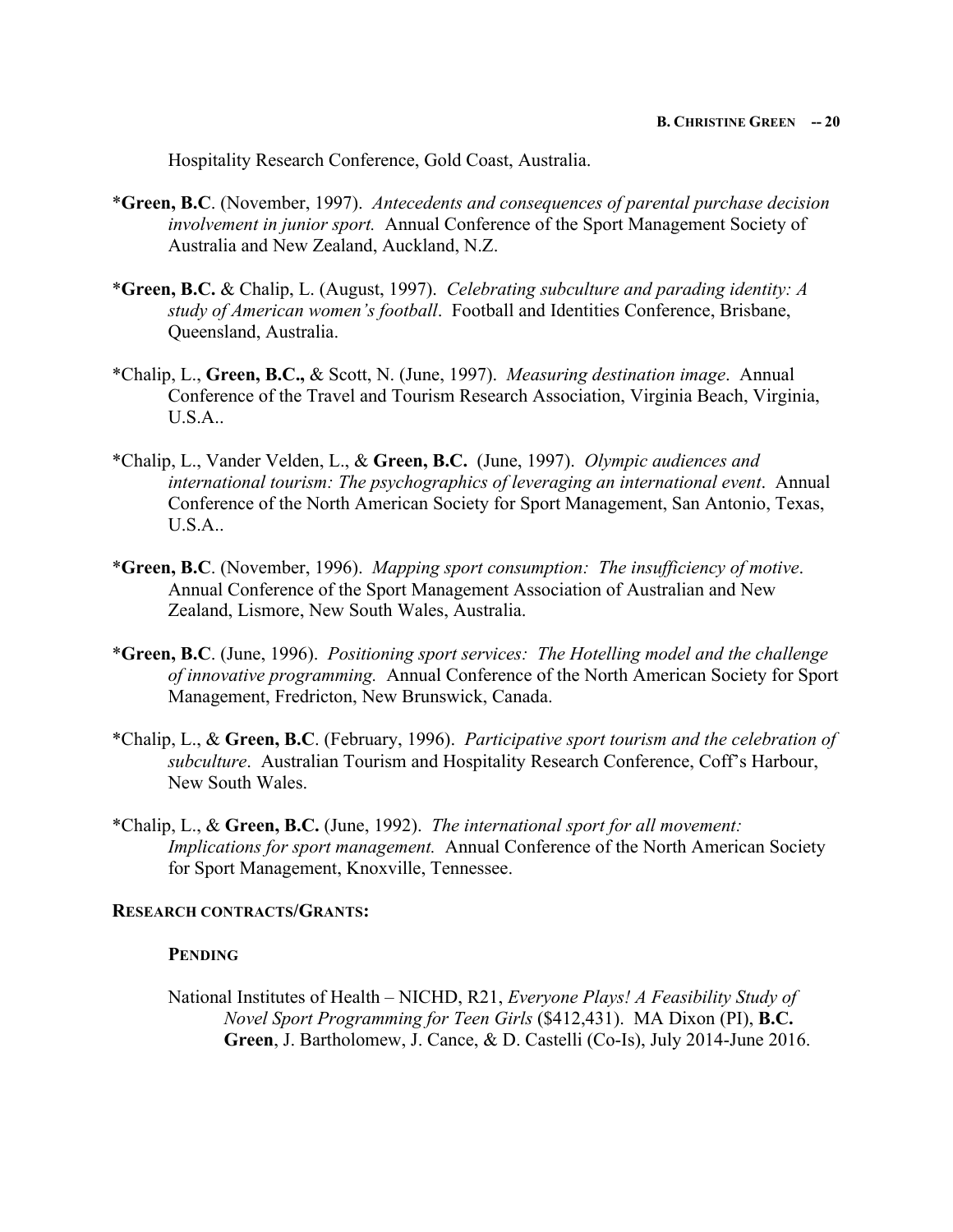#### **IN PROGRESS**

- University of Texas at Austin Special Research Grant, *Understanding sport participation's role on life-event transitions: A life- history narrative analysis* (\$623.42). **B.C. Green** (PI) and D. Walsh (Co-I). February 2013-August 2013.
- USA Football, Research Partnership Grant, *Injury Surveillance Study* (\$10,000). **B.C. Green**, M.A. Dixon, & L. Chalip, January 2011-August 2013.
- Sport Canada, Sport Participation Research Initiative Grant, *Leveraging sport events for sport development* (\$108,140). M. Taks, L. Chalip, **B.C. Green,** & L. Misener, January 2011-December 2013.

#### **COMPLETED**

- US Play Coalition, Research Seed Grant, *Deconstructing the Sport Experience: Understanding Variations in Context* (\$3000). M.T. Bowers & **B.C. Green**, February 2011-March 2013.
- USA Football, Research Partnership Grant, *Developing High School Girls Flag Football* (\$10,000). M.A. Dixon & **B.C. Green**, May 2011-May 2012.
- North American Society for Sport Management*, Improving Organizational Effectiveness: Understanding Athletes' Socio-cultural Adaptation to New Training Environments.* (\$2,000). B.L. Smith, & **B.C. Green**, May 2010.
- Hill Country Fellowship. *Understanding the Life Quality Impact of Church-Based Sport Programs*. M.A. Dixon (PI**)** and **B.C. Green (Co-I).** (\$3,000). Sept. 2009- August 2010.
- The University of Texas at Austin Special Research Grant, *Attracting New Fans: The Role of Live Event Experiences* (\$750). **B.C. Green**, 2009.
- Youth InterACTIVE, *Evaluation of Active Like Me! After-school physical activity programs* (\$20,000). **B.C. Green**, C. Costa, & M. Dixon, September 2006 – August 2007.
- Youth InterACTIVE, *Determining after-school program elements of successful physical activity programs for children* (\$5000). **B.C. Green**, C. Costa, & M. Dixon, Summer 2006.
- The University of Texas at Austin Special Research Grant, *Development of a Television Commercial using Disgusting Images to Determine People's Attitudes and*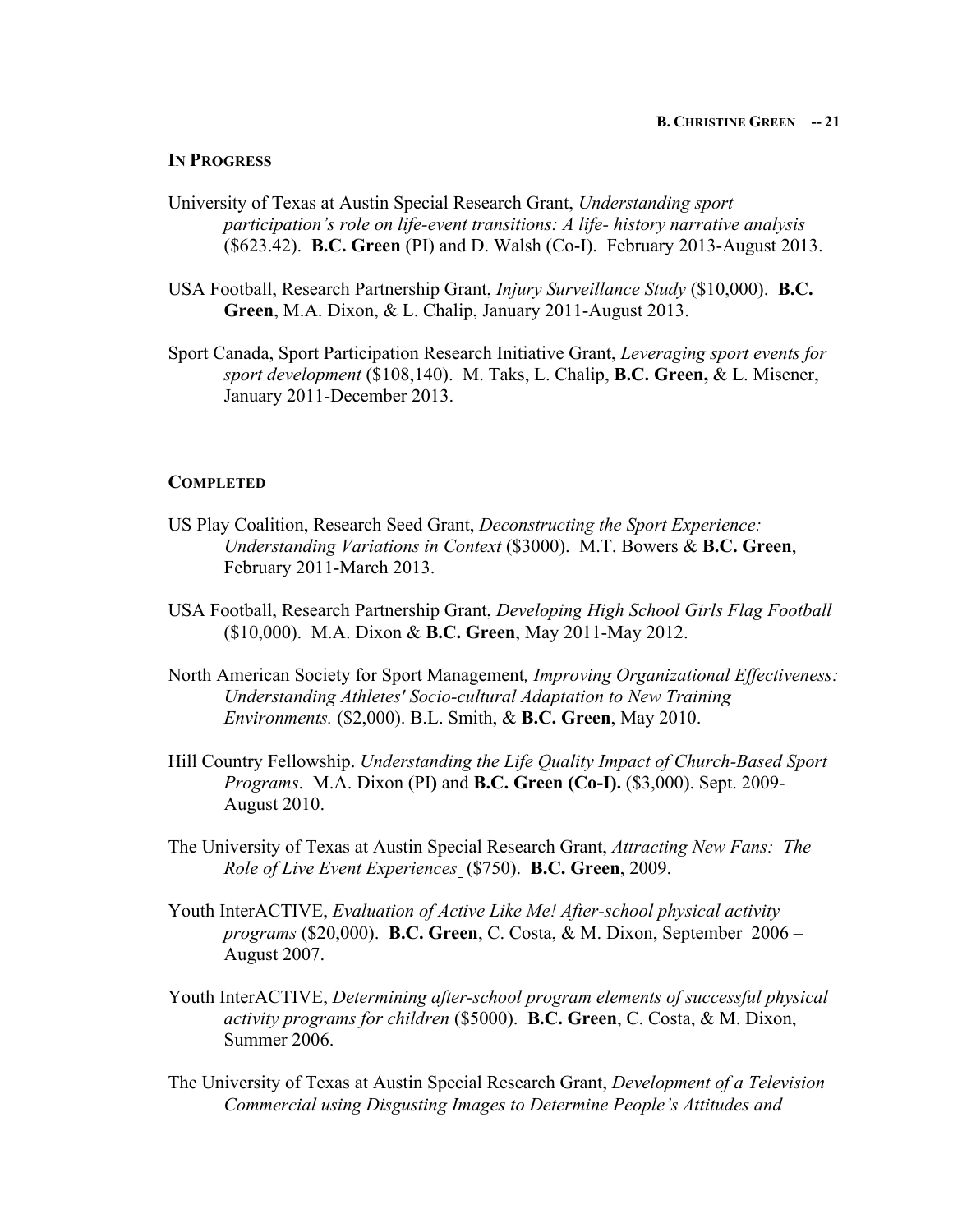*Behaviors Towards Sport and Exercise Participation* (\$750). **B.C. Green**, 2005.

- Social Science and Humanities Research Council of Canada, *Economic Impact and Tourism Behaviour: The Case of the Pan-American Junior Track and Field Championships* (\$62,748). M. Taks, S. Martyn, L. Chalip, **B.C. Green**, & S. Kessene, 2005-2007.
- The First Tee of Greater Austin, *Measurement and Evaluation Feasibility Stud*y (\$5300). **B. C. Green**, M.A. Dixon, M.P. Fitzgerald, & C.A. Costa, 2005.
- RGK Center for Philanthropy and Community Service, Academic Innovation Award, *Bridging the Gap: Designing Volunteer Management Systems to Meet the Instrumental Needs of Event Managers and the Experiential Needs of Event Volunteers* (\$4,860). **B. C. Green**, 2004.
- Austin Junior Volleyball, *Hotel Impact Study of the Lone Star Classic* (\$4500). **B. C. Green**, C. Costa, & L. Chalip, 2004 (1 year).
- Austin Junior Volleyball, *Economic Impact Study of the Lone Star Classic* (\$5000). C. Costa, **B.C. Green**, & L. Chalip, 2003 (1 year).
- Japanese Institute of Sport Sciences, *Examining Cooperative Research Initiatives with Olympic Training Centers* (\$600). **B.C. Green** & D. Funk, 2003 (1 year).
- San Antonio Sports Foundation, *Content analysis of the 2002 NCAA Women's Final Four Basketball coverage* (\$850). M.P. Fitzgerald, **B.C. Green**, & C.A. Costa, 2002 (1 year).
- Research support scheme, PVC Business, Griffith University, *Event research: International networking* (\$5000). L. Chalip, **B.C. Green**, D. Zakus, D. O'Brien, & T. Harrison-Hill, 2000 (1 year).
- Australian University Sport, *Membership needs and future trends* (\$10,000). **B.C. Green**, 2000 (1 year).
- CRC for Sustainable Tourism, *Leveraging hallmark events for flow-on tourism: Lessons from the Sydney Olympics* (\$235,921). L. Chalip, **B.C. Green**, B. Faulkner, G. Brown, 1999 (3 years).
- SPIRT Scheme, Australian Research Council and Sydney Organising Committee for the Olympic Games Grants, *The relationship between volunteers' experiences and commitment at the Olympic Games: Building a model for recruiting and retaining event volunteers*. (\$69,758) **B.C. Green**, L. Chalip, G. Cuskelly, and M. Raybould, 1999 (2 years).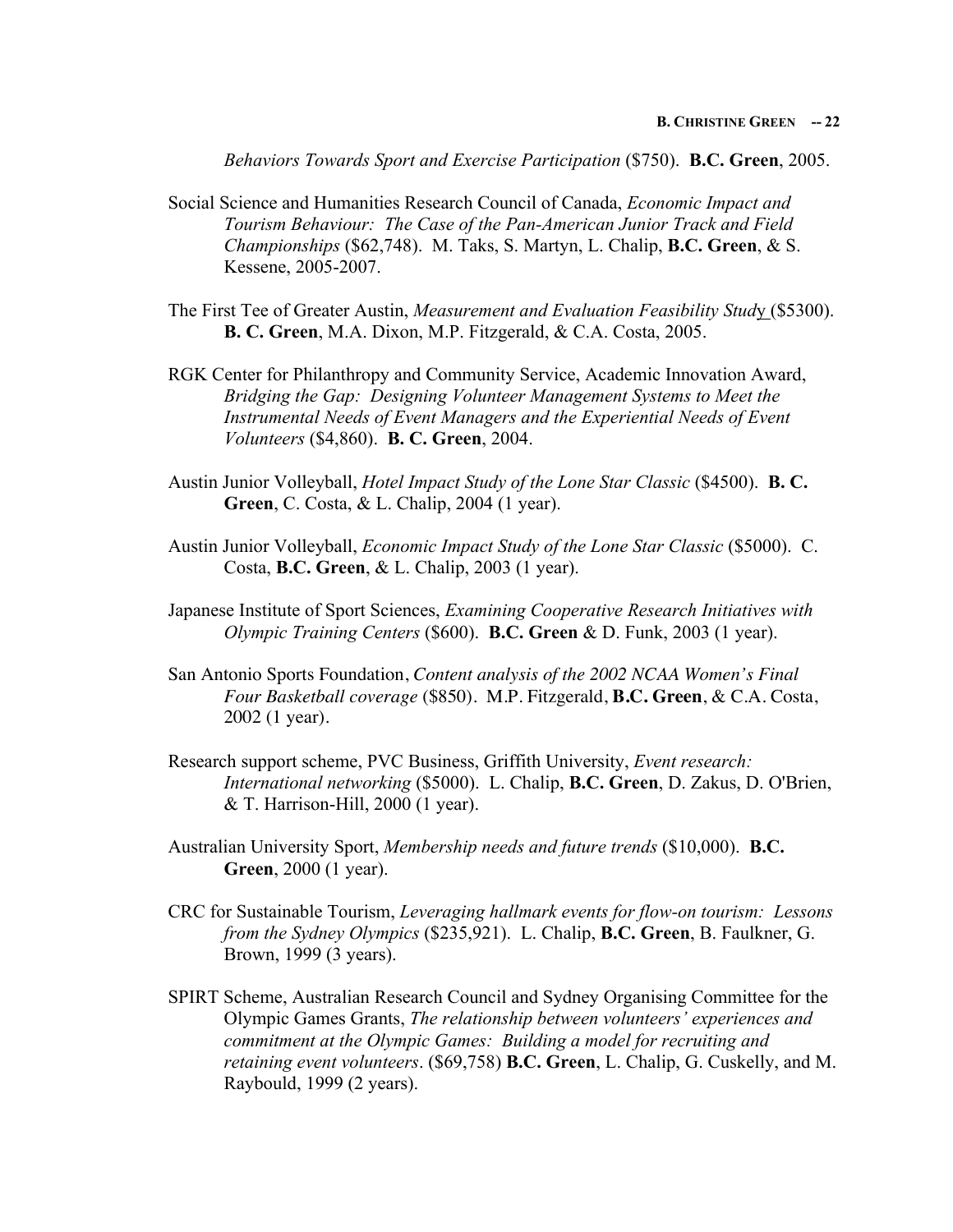- CRC for Sustainable Tourism and Queensland Tourist and Travel Corporation Research Grants, *Tourism Product Development for the Ageing Baby Boomer Segment* (\$20,000). T.E. Muller, C. Areni, L.Chalip, **B.C. Green**, W. Faulkner, 1998 (1 year).
- Faculty Research Grant (Faculty of Business & Hotel Management), *Hallmark events as tourist promotion: The effects of event-based and travel-based promotional media on destination image* (\$3,104). L. Chalip and **B.C. Green**, 1997 (1 year).
- Faculty Research Grant (Faculty of Business & Hotel Management), *The impact of sport identity and attendance motivation on spending at participative sport events*  (\$4804.56). **B.C. Green** and L. Chalip, 1996 (1 year).

## **OTHER EVIDENCE OF MERIT OR RECOGNITION**

### **FINANCIAL AWARDS:**

- RGK Center for Philanthropy and Community Service, Academic Innovation Award, *Bridging the Gap: Designing Volunteer Management Systems to Meet the Instrumental Needs of Event Managers and the Experiential Needs of Event Volunteers* (\$4,860). B. C. Green, 2004.
- Summer Research Assignment, University of Texas, *Model Building for Volunteer Management: Blending Instrumental and Experiential Needs* (\$10,444). B.C. Green, 2002.
- GU Teaching and Learning Excellence Committee, *Vice-Chancellor's Teaching Bursary* (\$4,000). B.C. Green, 2000.

# **HONORS AND NON-FINANCIAL AWARDS**

| 2010-13 | Fellow in the Joe R. & Teresa Lozano Long Endowed Faculty Fellow<br><i>Fund</i> , The University of Texas at Austin. |
|---------|----------------------------------------------------------------------------------------------------------------------|
| 2013    | <i>W. James Whyte Visiting Research Fellowship</i> , University of Queensland,<br>Queensland, Australia.             |
| 2011    | <i>Distinguished Service Award, Sport Management Association of Australia</i><br>& New Zealand.                      |
| 2007-10 | Fellow in the Lee Hage Jamail Regents Chair in Education, The<br>University of Texas at Austin.                      |
| 2005    | Research Fellow, North American Society for Sport Management.                                                        |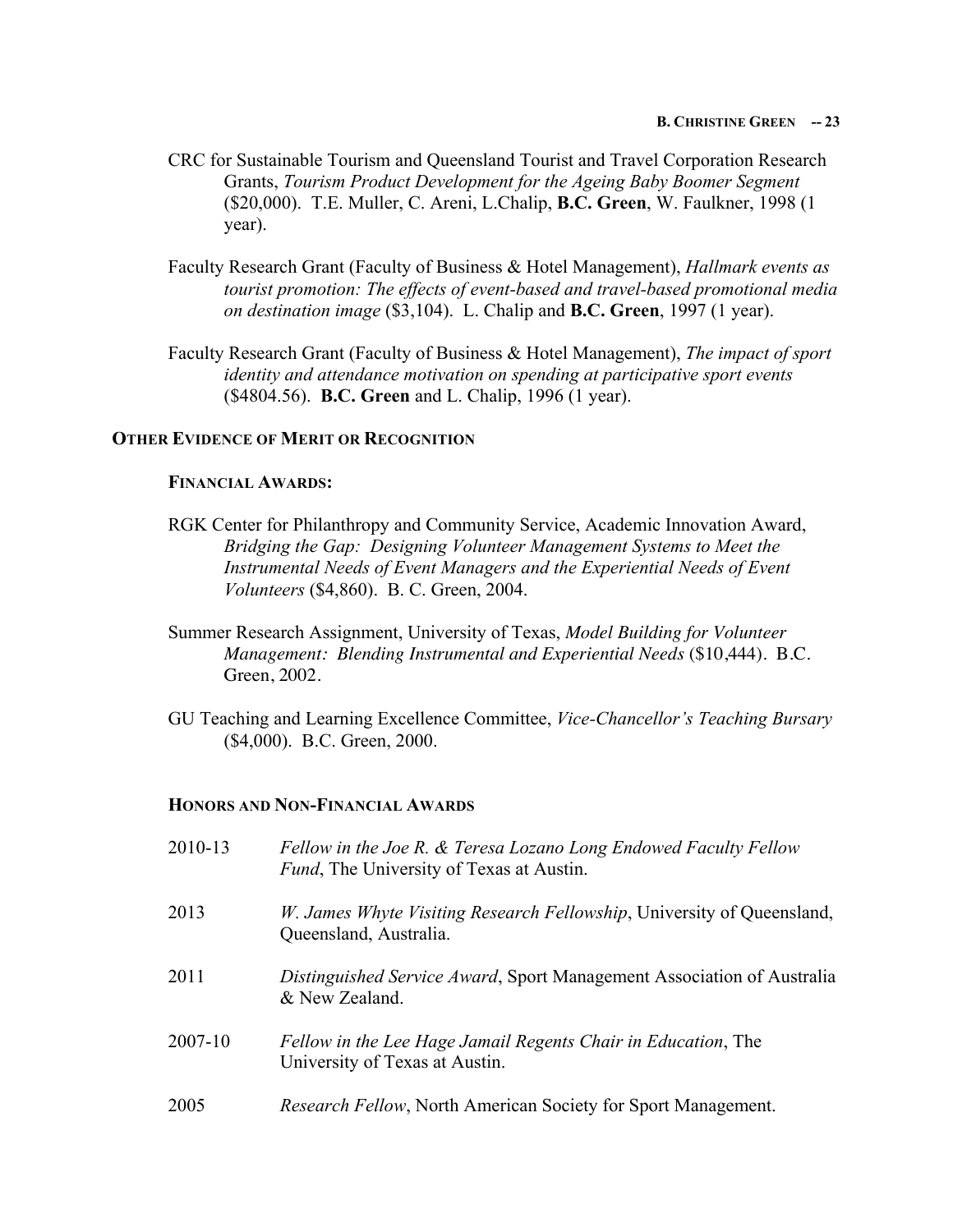#### **B. CHRISTINE GREEN -- 24**

| 2001 | <i>Honourable Mention</i> , Griffith Award for Excellence in Teaching<br>Certificate of Commendation, Honours and Postgraduate Supervision<br>Award Category. |
|------|---------------------------------------------------------------------------------------------------------------------------------------------------------------|
| 2000 | Outstanding Service Award, BOA 2000 Holding Camp, British Olympic<br>Association.                                                                             |
| 2000 | <i>Honourable Mention</i> , Griffith Award for Excellence in Teaching<br>Certificate of Commendation, Honours and Postgraduate Supervision<br>Award Category. |
| 1999 | Griffith Award for Excellence in Teaching<br>Certificate of Commendation, Honours and Postgraduate Supervision and<br>Teaching Award Category.                |
| 1992 | <i>Phi Alpha Epsilon Honor Society, College of Health &amp; Human</i><br>Performance                                                                          |
| 1992 | Phi Kappa Phi National Honor Society                                                                                                                          |

# **TEACHING**

# **COURSES TAUGHT (UNDERGRADUATE):**

Sport And Recreation Facility Management, *University of Illinois* International Sport Event Management, *University of Texas* Sociological Aspects of Sport, *University of Texas* Sport and Event Promotion, *University of Texas* Sport Marketing, *University of Texas* Management of Sport and Health Promotion Programs, *University of Texas* Fieldwork in Sport Management, *University of Texas* Fieldwork in Kinesiology, *University of Texas* Sport Facility Planning and Management (Convenor), *Griffith University* Sport Organisation and Governance (Convenor), *Griffith University* Operations for Golf Programs (with Gary Wolfe & PGA Australia), *Griffith University* Field Project, *Griffith University* Various sport activities, *University of Maryland*

# *Courses Taught (Honours):*

Honours Research Methods, *Griffith University* Honours Research Methods & Data Analysis Techniques, *Griffith University* Specialist Readings I and II, *Griffith University*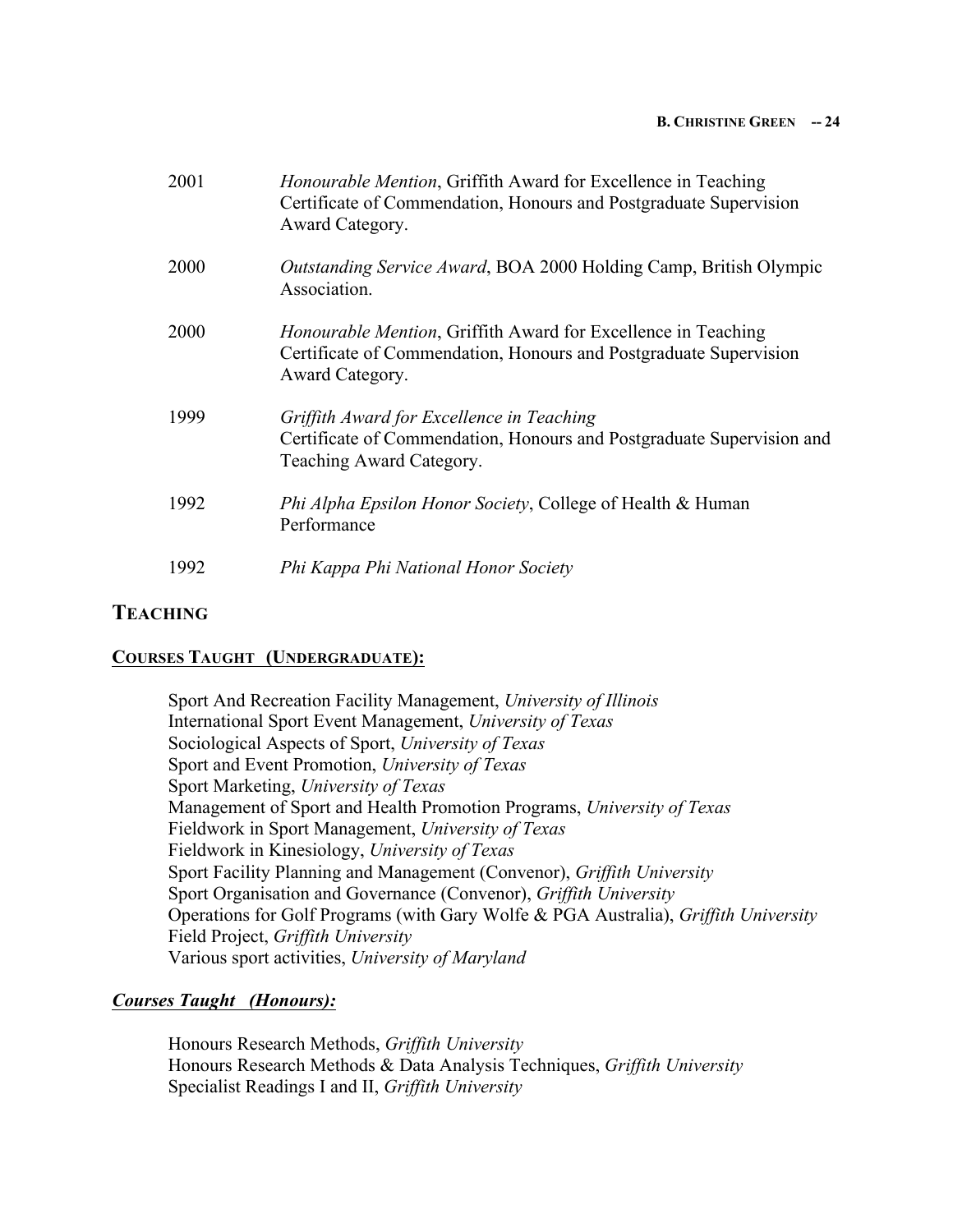## *Courses Taught (Graduate):*

Marketing Research for Sport, *University of Texas* Sport Organizational Behavior, *University of Texas* Sport Public Relations and Sales, *University of Texas*  Seminar in Sport Development, *University of Texas* Sport Finance, *University of Texas* Sport & Special Event Management, *University of Texas* Organisational Behaviour, *Griffith University* [MBA] Research Project II, *Griffith University* [MBA] Foundations of Sport Management, *University of Maryland* Sport Organization and Behavior Management, *University of Maryland*

## **ADVISING AND RELATED STUDENT SERVICE**

## **PHD RESEARCH SUPERVISION**

## *COMMITTEE CHAIR*

- Wu, G. (PhD candidate). *Understanding the role of event design on consumers' attitudes toward the event.* Department of Kinesiology & Health Education, The University of Texas at Austin.
- Walsh, D.W. (PhD candidate). *Examining the interrelationships among sport and life transitions for successful aging.* Department of Kinesiology & Health Education, The University of Texas at Austin.
- Lin, Y. (PhD candidate). *Designing sport programs to assist the acculturation efforts of Taiwanese immigrants.* Department of Kinesiology & Health Education, The University of Texas at Austin.
- Giraldo, J.S. (PhD candidate). *The role of commercial video game play in learning performance-relevant sport knowledge: Using FIFA 2011 to complement soccer programming.* Department of Kinesiology & Health Education, The University of Texas at Austin.
- Chung, K. (May 2014). *Understanding the role of sport parenting in the acculturation process of first generation Korean immigrants to the United States.* Department of Kinesiology & Health Education, The University of Texas at Austin.
- Olushola, J. (December 2013). *Identifying critical components of successful sport-fordevelopment programs for African-American women.* Department of Kinesiology & Health Education, The University of Texas at Austin. (co-advisor with M. Dixon).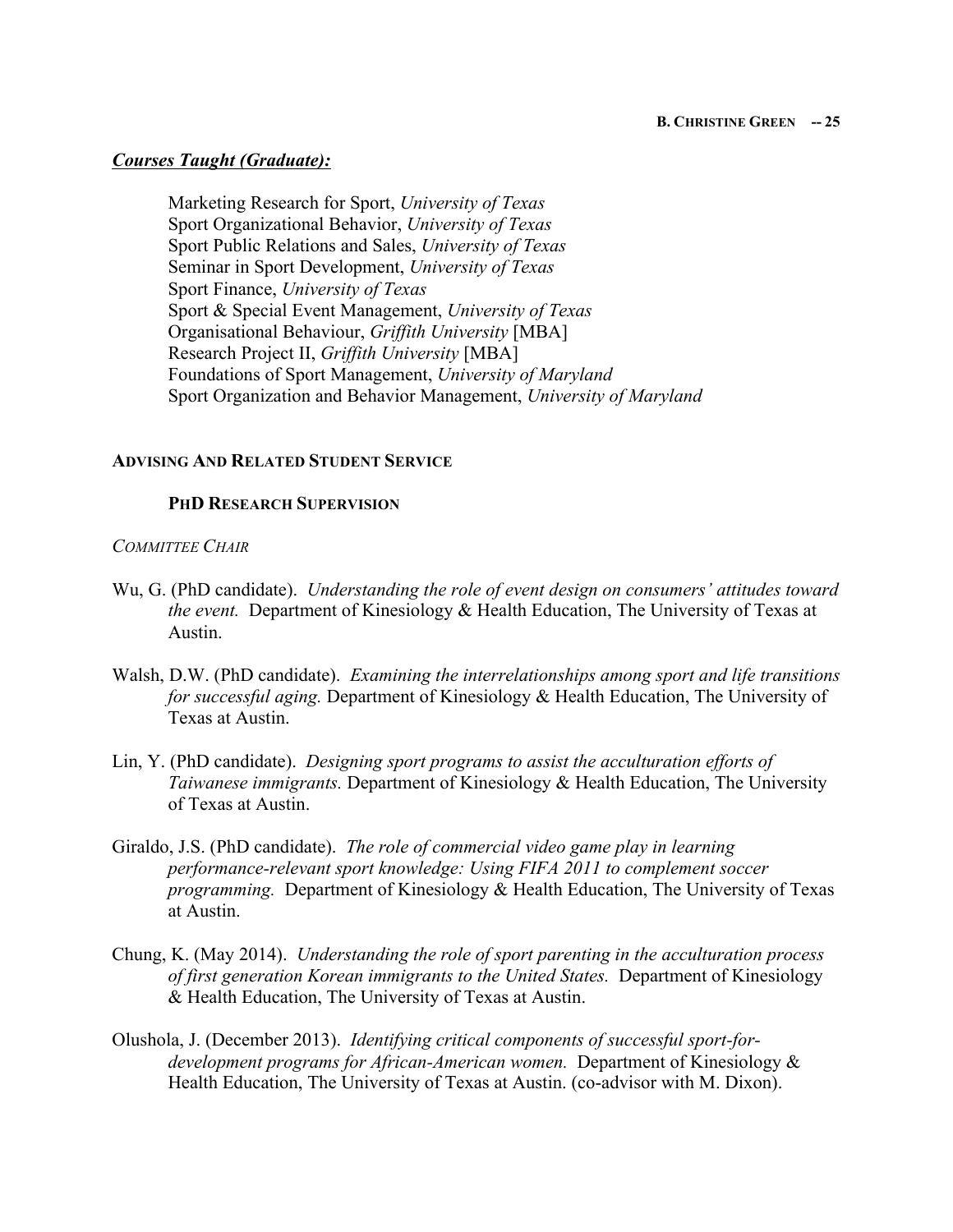- Wang, C.H. (December 2012). *Managing stakeholder alliances for major events.* Department of Kinesiology & Health Education, The University of Texas at Austin. (co-advisor with L. Chalip).
- Griffiths, R. (May 2012). *Parent identity and youth sport volunteerism*. Department of Kinesiology & Health Education, The University of Texas at Austin.
- Bowers, M. (2011). *Context matters: The role of settings in sport development*. Department of Kinesiology & Health Education, The University of Texas at Austin.
- Seo, W.J. (2010). *Understanding the impact of visual image and communication style on consumers' response to sport advertising and brand: A cross-cultural comparison.* Department of Kinesiology & Health Education, The University of Texas at Austin.
- Woolf, J. (2007).*The effects of disgust-eliciting persuasive messages on physical activity.* Department of Kinesiology & Health Education, The University of Texas at Austin.
- Hill, B. (2005). *Processing pull-through advertisements screened during sporting telecasts.*  School of Marketing & Management, Griffith University, Gold Coast, Australia.
- Fairley, S. (2004). *Fan identification, consumption, and travel behaviours: Exploring fans as a niche market for tourism.* School of Marketing & Management, Griffith University, Gold Coast, Australia.

### *SECONDARY SUPERVISOR*

- Lai, F.Y. (2001). *Globalization and sport diffusion.* School of Marketing & Management, Griffith University, Gold Coast, Australia.
- Harrison-Hill, T. (2000). *Implications of long-haul travel on the marketing implications for international travel.* School of Tourism & Hospitality Management, Griffith University, Gold Coast, Australia.

### *COMMITTEE MEMBER*

- Birdsell, J. (PhD Candidate). *Narrative Analysis of the Role and Experiences of Sport Mascots.*  Department of Communication Studies, The University of Texas at Austin.
- Ozyurtcu, T. (PhD Candidate). Department of Kinesiology & Health Education, The University of Texas at Austin.
- Lim, S.Y. (PhD Candidate). *Managing sport for Korean women's empowerment.* Department of Kinesiology & Health Education, The University of Texas at Austin.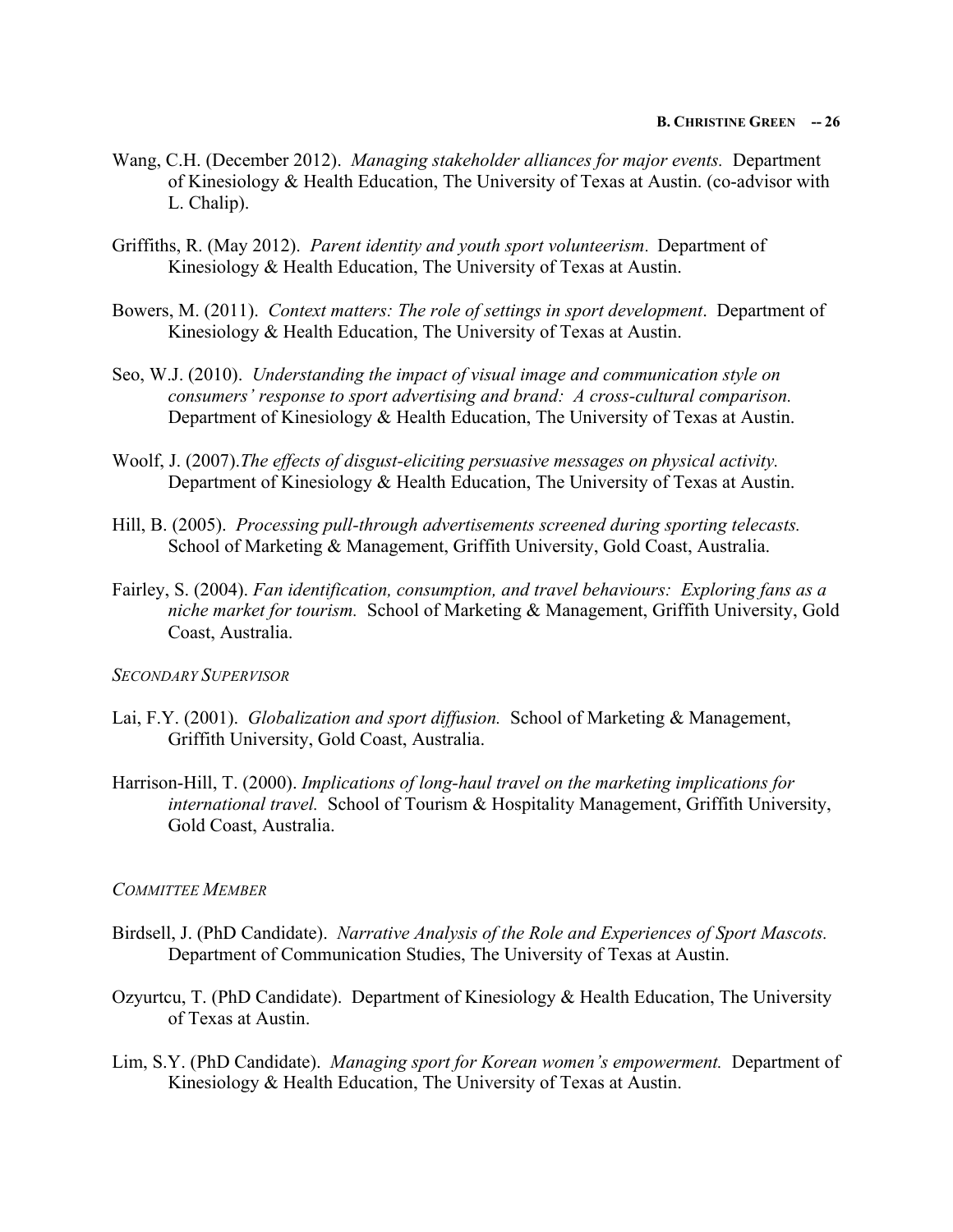- Lee, S. (August, 2013). *Identifying Emotions Associated with Professional Sport Team Brands and Its Impacts on Sport Consumer Behavior in the Advertising Setting.* Department of Kinesiology & Health Education, The University of Texas at Austin.
- Berg, B. (August, 2012). *Examining the sustainability of the Governor's Physical Fitness Initiatives.* Department of Kinesiology & Health Education, The University of Texas at Austin.
- Kelley, D. (August, 2012). *Constructing the framework for mentoring African American male student-athletes in higher education***.** Department of Kinesiology & Health Education, The University of Texas at Austin.
- Gnagy, E. (August, 2012). *Examining risk taking in golf: A decision study.* Department of Kinesiology & Health Education (Sport & Exercise Psychology), The University of Texas at Austin.
- Edwards, J.R.J. (April, 2012). *The Professionalization of Recruitment and Retention Player and Coach Strategies, Processes, and Support Mechanisms: An Exploratory Study Insight into Local Youth Club Hockey Organizations, Canada's Governing Organizations, Intercollegiate, and Major Junior Hockey Organizations Operating in Canada's Elite Level Hockey Development System.* Faculty of Physical Education and Recreation, University of Alberta, Alberta, Canada.
- Newhouse-Bailey, M. (May, 2012). *Examining the impact of youth sport on the family unit.*  Department of Kinesiology & Health Education, The University of Texas at Austin.
- Wheeler, K. (May, 2012). *Examining sibling cohesion in high performing sibling groups.*  Department of Family Studies, The University of Texas at Austin.
- Warner, S. (May, 2010). S*port and social structures: Building community on campuses*. Department of Kinesiology & Health Education, The University of Texas at Austin.
- Winkler, C. (May, 2008). *NCAA academic eligibility standards for competition in Division III-Comparison to Division I standards-Comparison between Division III Universities-Potential effect on competitive equity,* Department of Educational Administration, The University of Texas at Austin.
- Sparvero, E. (2008). *Leveraging professional sport franchises*. Department of Kinesiology & Health Education, The University of Texas at Austin.
- Trendifilova, S. (2008). *Environmental management of urban outdoor sport: The case of disc golf.* Department of Kinesiology & Health Education, The University of Texas at Austin.
- Bourne, N. (2008). *History and application of periodization theory in American track and field.* Interdisciplinary Research, The University of Texas at Austin.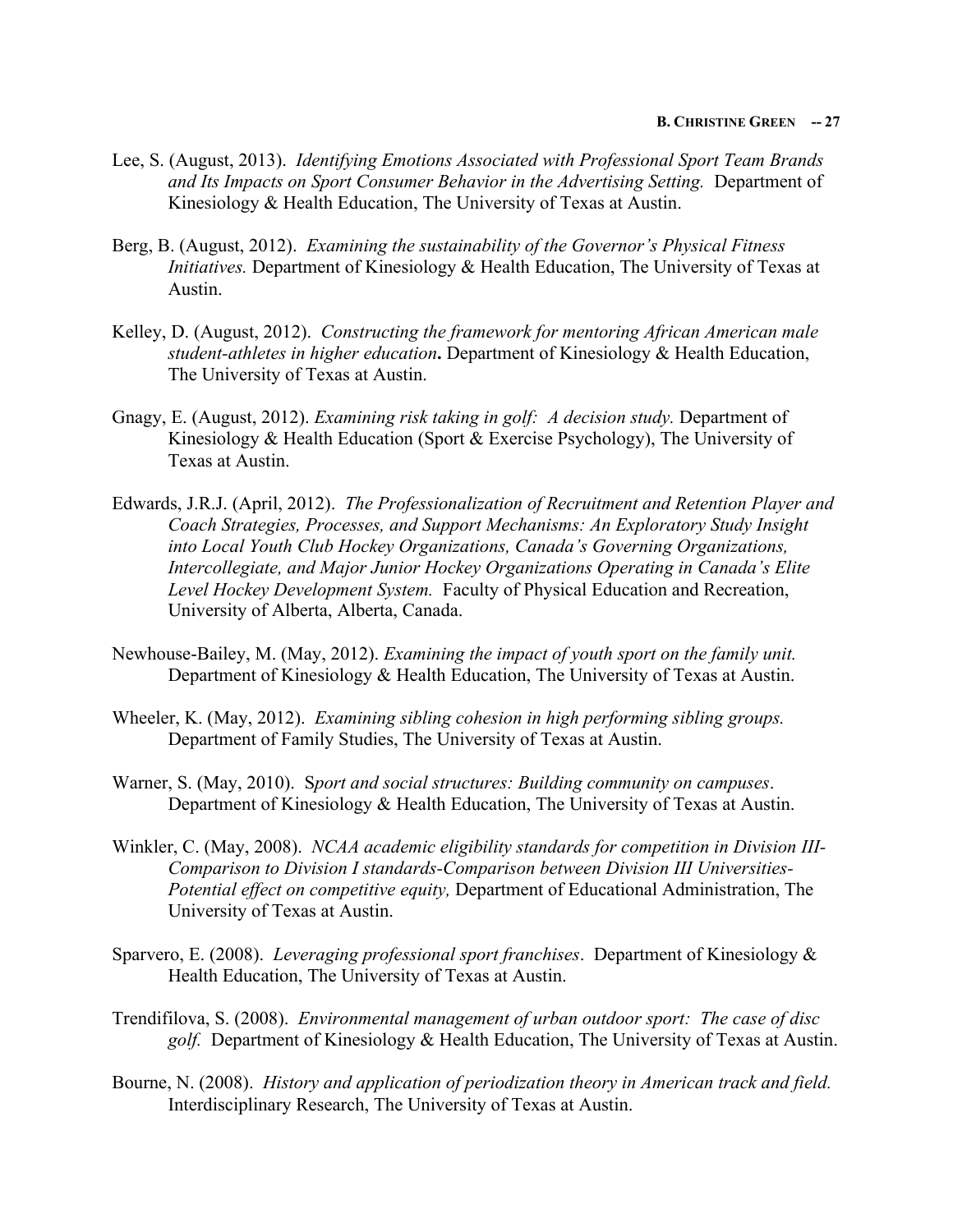- Schenewark, J. (2008). *Work-family balance: Examining antecedents and consequences for coaches.* Department of Kinesiology & Health Education, The University of Texas at Austin.
- Xing, X. (2008). *Sport fanship meaning and structure across two national cultures: Toward a sport consumption culture theory.* Department of Kinesiology & Health Education, The University of Texas at Austin.
- Ziakas, V. (2007). *Leveraging an event portfolio for rural community and sport tourism development: An exploratory ethnographic study.* Department of Kinesiology & Health Education, The University of Texas at Austin.
- Kim, N.S. (2007). *The role and effectiveness of sport for violence prevention: Evaluation of school-based programs.* Department of Kinesiology & Health Education, The University of Texas at Austin.
- Creasy, A. (May, 2006). *The effects of gender, year in school, plans to play professionally and identity on student athletes' adoption of goal orientations in academics.* Department of Educational Psychology, The University of Texas at Austin.

# **MASTERS RESEARCH SUPERVISION**

# *COMMITTEE CHAIR*

- Lee, J. (in progress). *How themes of stories affect interest and intention to travel to events.* Master of Science, Department of Kinesiology & Health Education, The University of Texas at Austin.
- Walsh, G. (co-chair, December, 2011). *Creating an enjoyment focused competitive swimming program: A conjoint analysis of acceptability.* Master of Science, Department of Kinesiology & Health Education, The University of Texas at Austin.
- Ozcurtzu, T. (May, 2011). *Examining the cultural beliefs and values of sport specialization.*  Master of Science, Department of Kinesiology & Health Education, The University of Texas at Austin.
- Anderson, L. (2010). *Short-term and long-term effects of coach leadership behaviors*.Master of Science, Department of Kinesiology & Health Education, The University of Texas at Austin.
- Lee, H.J. (2006). *The dynamics of family purchase decision and children's influence within the family purchase decision for recreational services.* Master of Arts, Department of Kinesiology & Health Education, The University of Texas at Austin.
- Ticen, K. (2004). *Examining the characteristics of enduringly great college baseball programs.*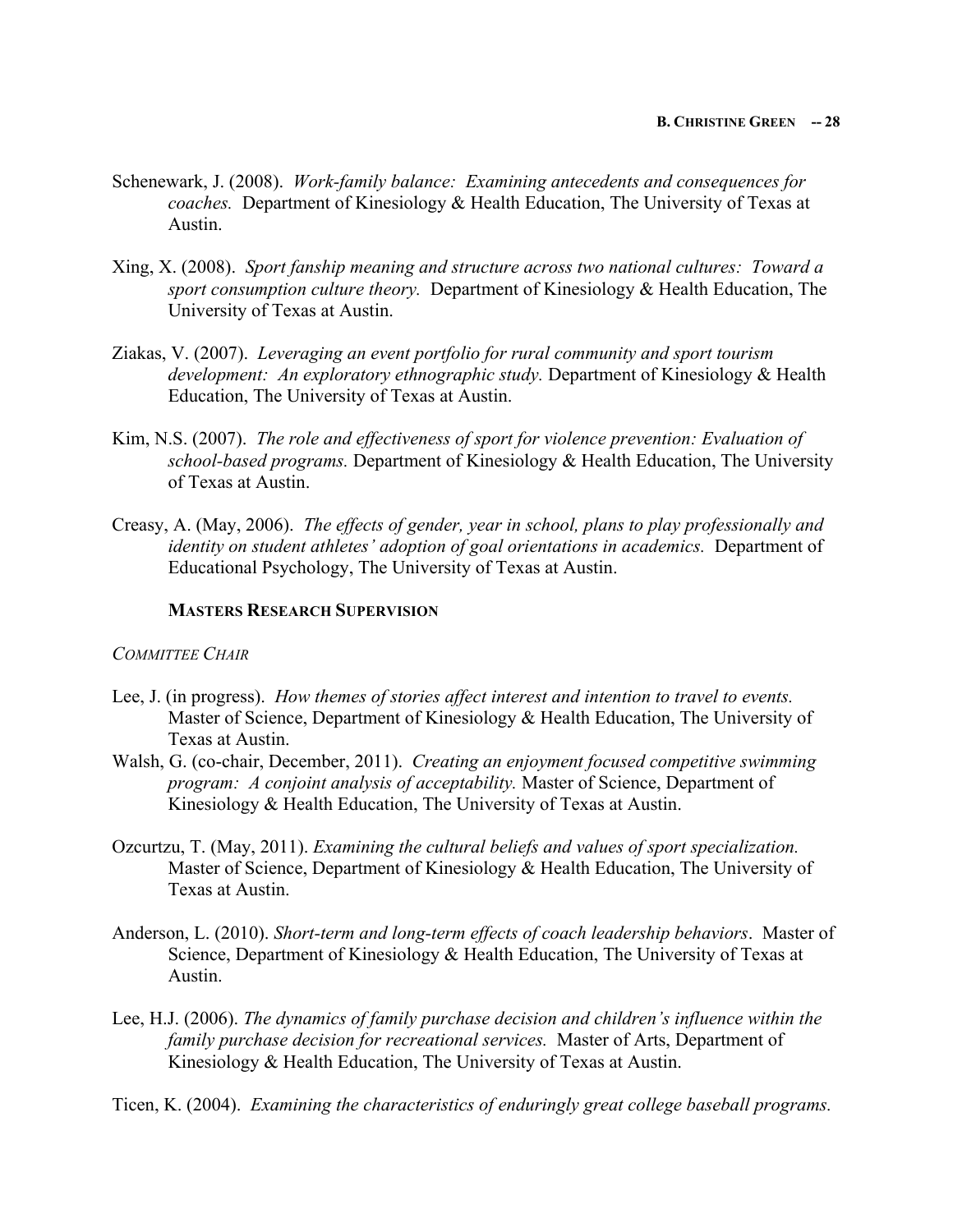Master of Arts, Department of Kinesiology & Health Education, The University of Texas at Austin.

Tanabe, L. (1997). *Target marketing of sport events with multiple competitions: Lessons from the Gold Coast Marathon (awarded high distinction).* Master of Business Administration Honours Report, Griffith University, Gold Coast, Australia.

*COMMITTEE MEMBER*

- Wu, G. (2010). *Consumer perceptions of apparel that carries a sport brand and/or a fashion brand.* Master of Science, Department of Kinesiology & Health Education, The University of Texas at Austin.
- Forrest, K.E. (2010). *Gender disparities in competitive cycling: An analysis of the structural, socio-cultural, and individual factors affecting female participation in Texas*. Master of Arts, Department of Women's Studies, The University of Texas at Austin.
- Lee, S. (2006). *Factors influencing the intention to purchase sport team licensed apparel.*  Master of Arts, Department of Kinesiology & Health Education, The University of Texas at Austin.
- Xing, X. (2004). *Examining the co-branding effects of events and destinations.* Master of Arts, Department of Kinesiology & Health Education, The University of Texas at Austin.

# **UNDERGRADUATE HONORS RESEARCH SUPERVISION**

### *PRIMARY SUPERVISOR*

- Boven, Z. (2013). *Rowing as a tool for positive youth development.* Plan II Honors Thesis. The University of Texas at Austin.
- Yen, I. (2010). *The greatest game ever marketed: Commercialization of the sports industry.*  Plan II Honors Thesis. The University of Texas at Austin.

*In Australia, the Honours degree is a 1 year research degree completed after an undergraduate degree. Successful completion of an Honours Degree (not a Masters degree) is prerequisite to enrolling for a Doctoral Degree.* 

- Fairley, S. (1999). *Fan involvement, identification, and consumption in Rugby League* (awarded 1<sup>st</sup> class Honours). School of Marketing & Management, Griffith University, Gold Coast, Australia.
- Arthurson, T. (1997). *Antecedents and consequences of continuing education in scuba diving* (awarded 1<sup>st</sup> class Honours). School of Marketing & Management, Griffith University,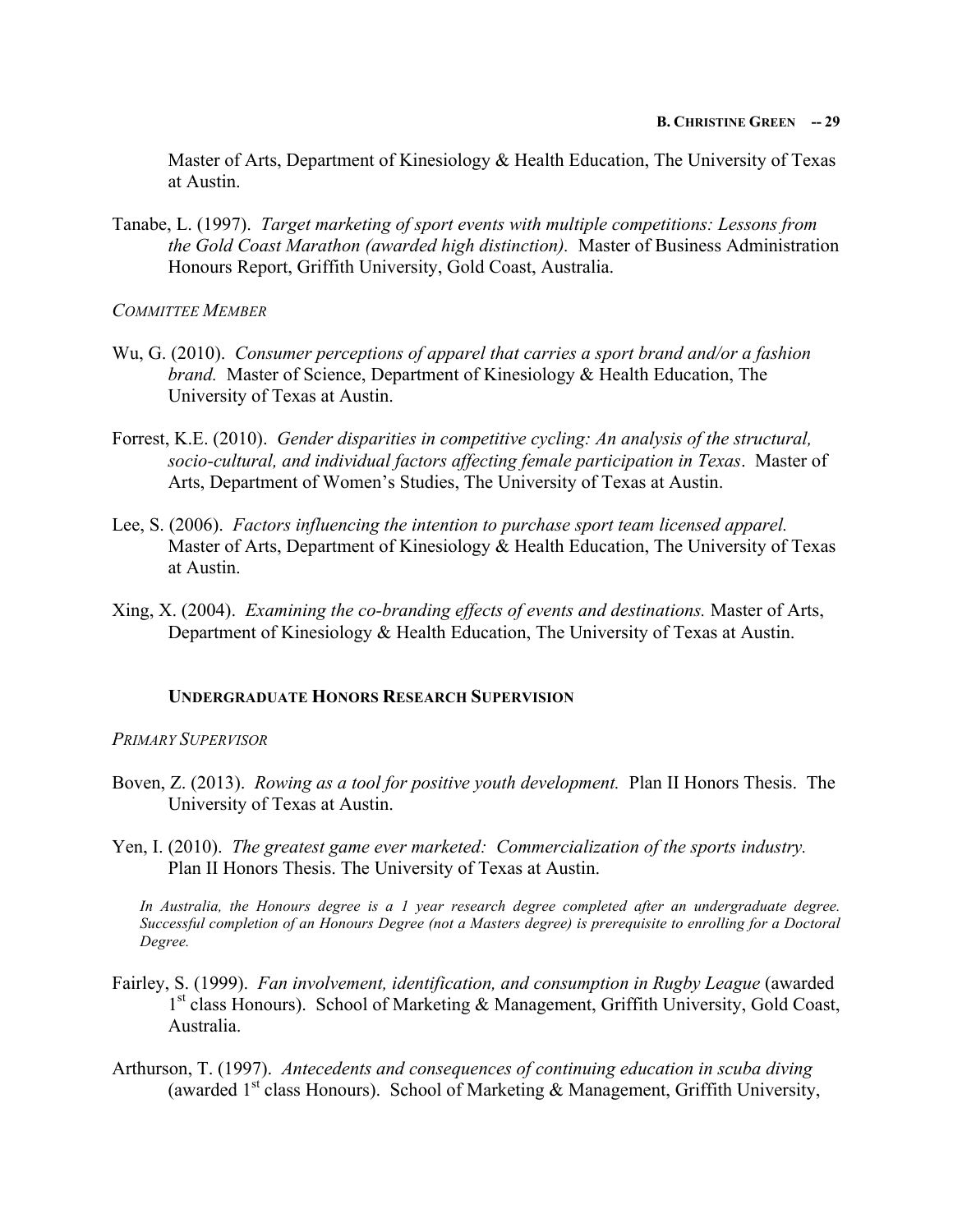Gold Coast, Australia.

# **ADMINISTRATIVE AND COMMITTEE SERVICE: THE UNIVERSITY OF TEXAS AT AUSTIN**

## **University**

- 1. Co-chair, Event and Entertainment Management Curriculum Committee, 2001-2003.
- 2. Faculty Fellow: UT Residence Hall Association, 2004-2006.
- 3. Summer Study Abroad Committee, 2010-present.
- 4. Evaluator, Study Abroad Course Equivalents, 2010-2013.

## **College of Education**

- 1. Faculty Technology Committee, 2003 2012.
- 2. Faculty Technology Vision Plan Committee, 2003 2012.

## **Department of Kinesiology & Health Education**

- 1. Search Committee, Ass't/Assoc. Professor of Sport Management, 2004.
- 2. Undergraduate Advisory Council, 2004-2012, Chair, 2009-2012.
- 3. Undergraduate Major Advisory Council (Sport Management), Chair (2005-09), 2005- 2013.
- 4. Graduate Studies Committee, 2001 2013.
- 5. Sport Management Committee, 2001 2013, Chair, 2012-2013.
- 6. Post Tenure Review Committee, 2004-2006.
- 7. Dean's Fellows Committee, 2001 2004.
- 8. Merit: Teaching Committee, 2002 2004, Chair 2003-4.
- 9. Merit: Scholarship Committee, 2004-5, Chair.
- 10. Graduate Student Travel Committee, 2007, Chair 2008 2010.
- 11. Search Committee, Assistant Professor of Sport Management, 2007.
- 12. Budget Council, 2007 2013.
- 13. Departmental Review Committee (IRB), 2008 2012.
- 14. KHE Career Advisory Council, 2008- 2012.
- 15. Undergraduate Advisor, 2009 2012.
- 16. Management Team, 2009 2013.

### **ADMINISTRATIVE AND COMMITTEE SERVICE: GRIFFITH UNIVERSITY, AUSTRALIA**

- 1. Convenor, Bachelor of Business with Honours, Gold Coast Campus, 2000 2001.
- 2. Faculty of Commerce and Management Staff Committee (elected), 2000.
- 3. Sexual Harrassment Contact Officer, 1996 1997.
- 4. Faculty Liaison, Gumurri Centre, 1996 1997.
- 5. School Committee (elected), 1997-2001.
- 6. Convenor, Master of Sport Management Course Committee, 1999.
- 7. Planning Team, Master of Sport Management, 1999-2001.
- 8. Honours Liaison, 1997 2000.
- 9. Member, 17 selection panels.
- 10. Tertiary Schools EXPO, 1996, 1997, 1998.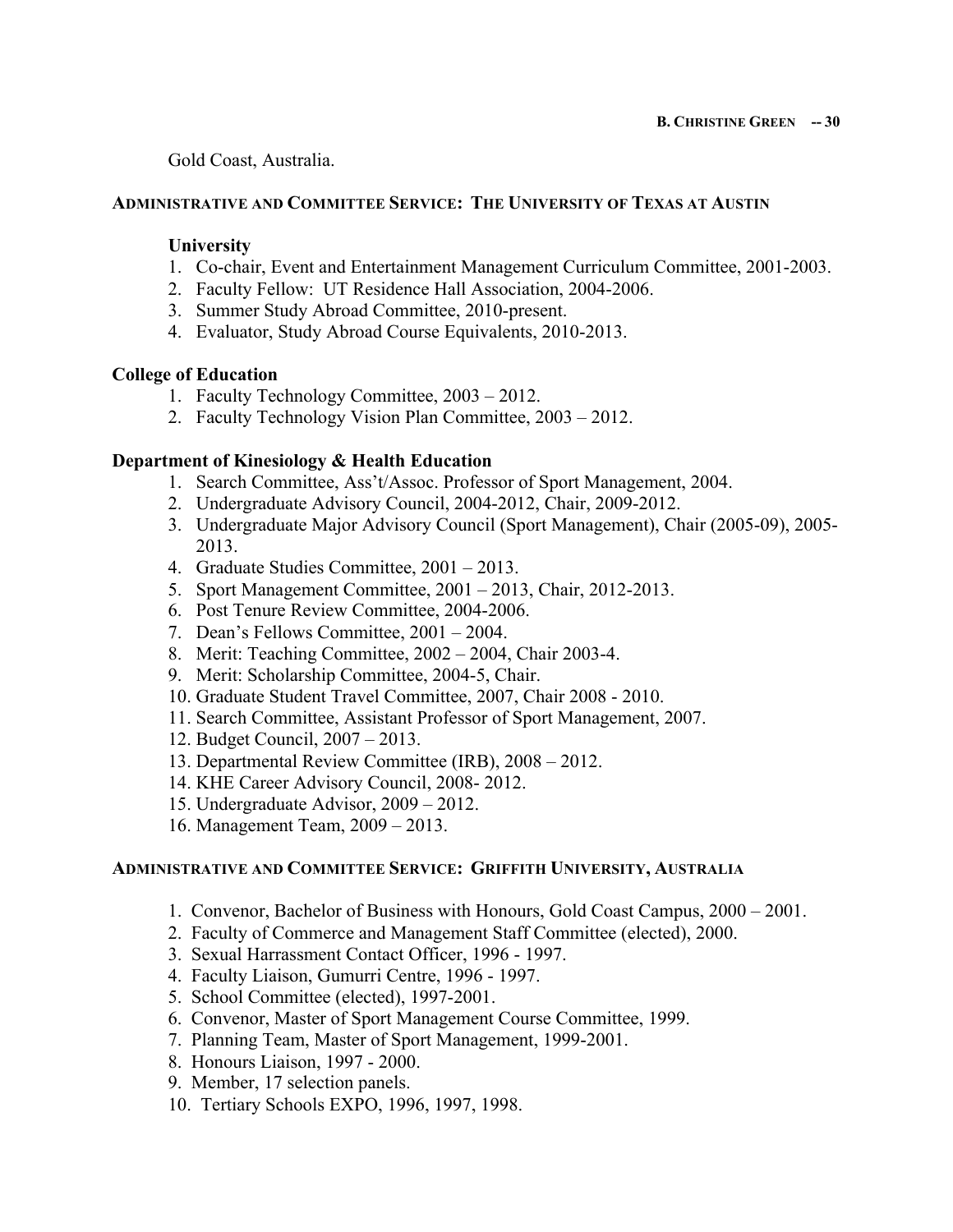11. Open Day, 1996, 1997, 1999, 2001.

### **ACADEMIC AND PROFESSIONAL SERVICE**

#### **Editorship**

*Editor,* Sport Management Review, Aug. 2004 – Nov. 2007. *Associate Editor*, Journal of Sport Management, June 2012-present. *Associate Editor*, Journal of Sport & Tourism, January 2006 – present. *Associate Editor*, Sport Management Review, Nov. 2001 – Aug. 2004. *Case Study Editor*, Sport Management Review, Nov. 2000 – Aug. 2004.

### **Editorial Board Member**

European Sport Management Quarterly, 2000 – present. International Journal of Sport Management, 1999 – 2004. Journal of Global Academy of Marketing Science, 2010 – present. Journal of Sport Management, 2000 – present. Journal of Sport & Tourism, 2005-present. Sport Management Review, 1997 - present.

#### **Executive Board Member**

*President-*elect, North American Society for Sport Management, June 2013 present. Sport Management Association of Australia & New Zealand, Nov. 2005-2007.

#### **Book Proposal Reviewer**

Holcomb Hathaway Publishers, 2003. Routledge Press, 2008, 2009, 2010.

#### **Manuscript Reviewer – Ad hoc**

*Annals of Tourism Research*, 2001,2003, 2004. *Event Management*, 2008, 2009. *International Journal of Hospitality Management*, 2009. *International Journal of Sports Management and Marketing*, 2009. *International Journal of Sports Marketing & Sponsorship,* 2000-2003. *International Review for the Sociology of Sport*, 1996 - 1999. *Journal of Applied Sport Psychology*, 2012. *Journal of Leisure Research*, 1996. *Journal of Sport Management*, 1997, 1998, 1999, 2000. *Pacific Tourism Review*, 1999 *Psychology and Marketing*, 1996. *Scandinavian Journal of Medicine and Science in Sport,* 1996. *Sport Marketing Quarterly*, 1999, 2000. *Tourism Geographies*, 2010. *Tourism Management,* 2012*. Tourism Research International*, 2005.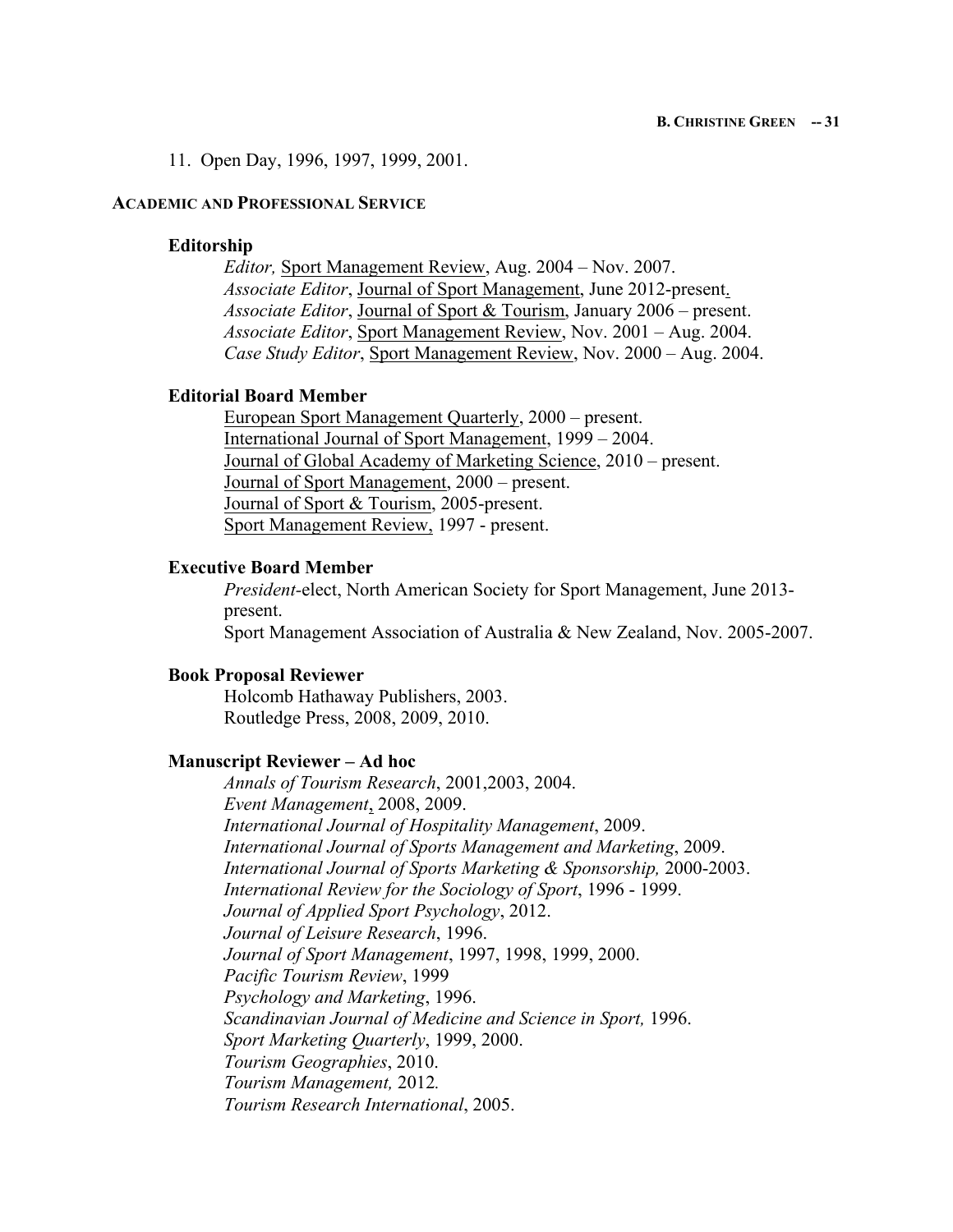#### **Proceedings Reviewer**

Proceedings of the Summer American Marketing Association Educators' Conference, 2004.

Proceedings of the Summer American Marketing Association Educators' Conference, 2002.

Proceedings of the 2nd Annual Conference of the Sport Management Association of Australia and New Zealand, 1996.

Proceedings of the 1998 CAUTHE (Tourism Research and Education) Conference, 1998.

Proceedings of the Australia & New Zealand Marketing Educators Conference, 2000.

Proceedings of the Australia & New Zealand Marketing Educators Conference, 2001.

## **Reviewer, Conference Abstracts**

Annual Conference of the Sport Marketing Association, 2011, 2012. Annual Conference of the North American Society for Sport Management, 2005, 2006, 2008, 2009. Third International Sport Management Alliance Conference, 1999. Association for Consumer Research 2000 Asia-Pacific Conference, 1999.

## **Conference Planning:**

Conference Organizing Committee, 2013 Conference of the North American Society for Sport Management, Austin, Texas.

Chair & Organiser, Special Symposium: New perspectives on managing event volunteers. 2001 Conference of the Sport Management Association of Australia and New Zealand, Melbourne, Australia.

Program chair, 1998 Sport Management Association of Australia and New Zealand Conference, 1997 – 1998.

Steering Committee, 1998 Australian Tourism Research and Education Conference, 1996 - 1998.

## **OTHER PROFESSIONAL SERVICE:**

# *International*

International Federation of American Football Local Organizing Committee & Liaison, U-19 World Championship, Austin, Texas, 2012. British Olympic Association Director, Volunteer Systems, BOA Pre-Olympic Training Camps, 2000. Australian University Sport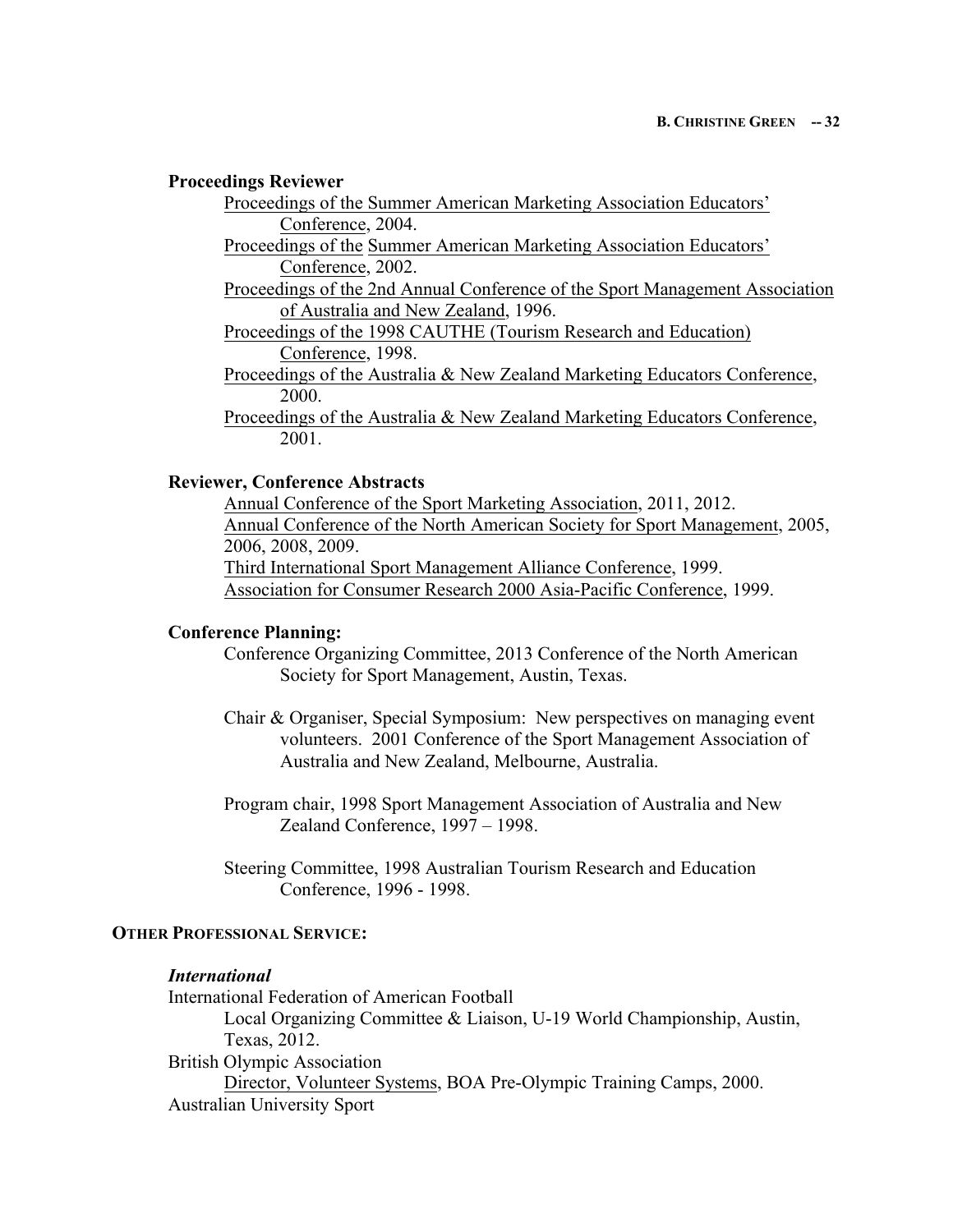| Conference Development Committee for National Integration, 1999.                |  |
|---------------------------------------------------------------------------------|--|
| Northern Conference Universities Sports Association (now AUS-north)             |  |
| Director of Planning & Marketing, 1998 – present                                |  |
| Director of Planning, 1997-1998                                                 |  |
| Selection Panel, Marketing and Administration Manager, August - October, 1997   |  |
| Representative to national planning session, Australian Universities Sports     |  |
| Federation, July, 1997.                                                         |  |
| Convenor, Strategic Planning Forum, March, 1998.                                |  |
| Co-convenor, Strategic Planning Forum, May, 1997.                               |  |
| Dispute Committee, NCUSA Games, 1998.                                           |  |
| Queensland Department of Sport and Recreation, Aboriginal Community Development |  |
| and Sport Series, Tallebudgera, May 2000                                        |  |
| Workshop leader, Recruiting and Retaining Volunteers                            |  |
| Strengthening Community Clubs Conference, Brisbane, June, 1997                  |  |
| Workshop leader, Sponsorship evaluation workshop                                |  |
| Presenter, Membership recruitment and retention                                 |  |
| Volunteer Involvement Program, Brisbane, Queensland                             |  |
| Presenter, Volunteer recruitment and retention seminar, 1997, 1998.             |  |
| Presenter, Sponsorship and marketing seminar, 1999.                             |  |
| Queensland Weightlifting Association, November, 1997, 1998                      |  |
| Selection Committee, Annual awards                                              |  |
| Masters of Sport Facility Management, University of Western Sydney, 1998-2000   |  |
| <b>Expert Advisory Panel</b>                                                    |  |
|                                                                                 |  |

# **COMMUNITY SERVICE:**

Marketing Consultant, USA Football, USA vs The World, 2010. Marketing Consultant, Texas Stars Hockey, 2010. Marketing Consultant, Texas Motor Speedway, 2008. Marketing Consultant, University of Texas Basketball, Austin, Texas, 2005-06. Marketing Consultant, University of Texas Women's Softball, Austin, Texas, 2005. Marketing Consultant, HoopZone, Austin, Texas, 2005. Marketing Consultant, Austin Outlaws Women's Professional Football Club, Austin, Texas, 2005. Consultant, Collaborative for Sensory Motor Integration, Texas, 2005. Consultant, First Tee of Greater Austin, Austin, Texas, 2004. Marketing Consultant, University of Texas Summer Sport Camps, Austin, Texas, 2004. Consultant, Mizuno Lone Star Classic National Qualifying Tournament, Austin Juniors Volleyball Club, Austin, Texas, 2003. Consultant, Community S.H.A.R.E. Foundation, Greensboro, North Carolina, 1994 - 1996. Consultant, Freestate Soccer Alliance, Bowie, Maryland, 1993-1996. Board Member, Campus Recreation Student Services Board, University of Maryland, College Park, Maryland, 1992-1993. Convenor, Teaching Elementary Volleyball, Prince George's County Public Schools,